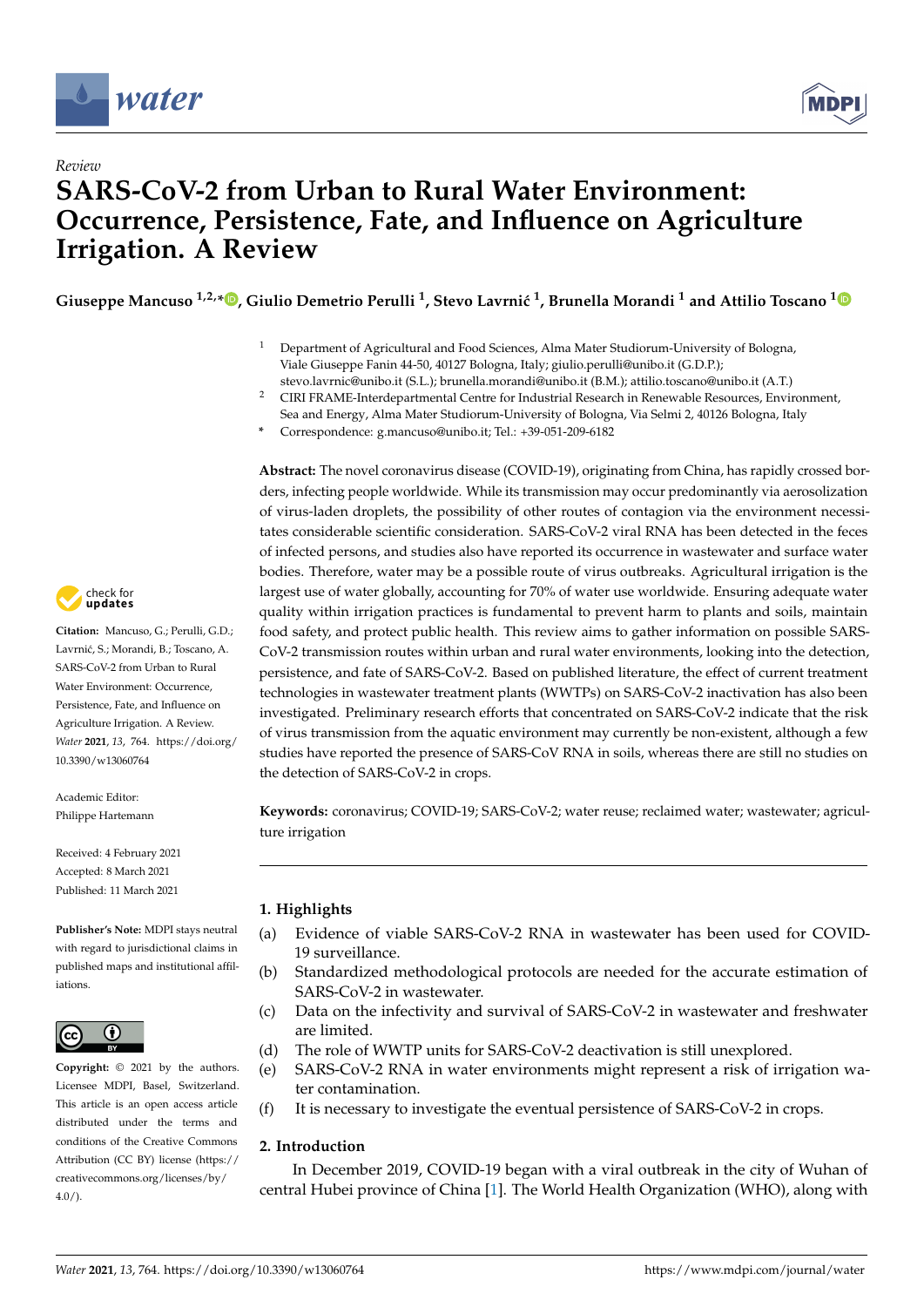Chinese authorities, then commenced working together since a cluster of about 40 cases of pneumonia of unknown etiology was detected, with some of the patients being vendors or dealers in the Huanan seafood market. In the meantime, on 11 January 2020, China announced its first COVID-19-related death of a 61-year-old man, after being exposed to the seafood market of Wuhan [\[2\]](#page-11-1). COVID-19 infection has rapidly spread to the rest of China as well as many other countries, and the number of infected cases has continued to increase significantly every day [\[3\]](#page-11-2), leading the WHO to declare the outbreak as a Public Health Emergency of International Concern on 30 January 2020 [\[2,](#page-11-1)[4\]](#page-11-3). On 11 February 2020, the WHO introduced a name for the novel coronavirus disease: "COVID-19" [\[4\]](#page-11-3). On March 11th, the WHO announced COVID-19 as a global pandemic as, by then, about 114 countries were affected [\[4\]](#page-11-3). In 2020, the pandemic led to 81,477,457 confirmed cases, and 1,798,120 deaths worldwide [\[5\]](#page-11-4). Although the first SARS-CoV-2 vaccinations started in December 2020, the situation still raises concern due to the growing number of positive cases [\[5\]](#page-11-4) and the identification of new SARS-CoV-2 variants [\[6\]](#page-11-5).

SARS-CoV-2 has been identified as an enveloped, non-segmented, positive-stranded ribonucleic acid (RNA) virus belonging to the family Coronaviridae, within the order Nidovirales [\[7\]](#page-11-6). SARS-CoV-2 is generally responsible for respiratory and gastrointestinal infections, which might range from mild, self-limiting conditions to more severe disorders (i.e., viral pneumonia with systemic impairment) [\[8\]](#page-11-7). In the past, coronaviruses have already caused two large epidemics: severe acute respiratory syndrome (SARS) [\[9\]](#page-11-8) and Middle East respiratory syndrome (MERS) [\[10\]](#page-11-9). Then, towards the end of 2019, a novel mutation of the coronavirus (categorized as SARS-CoV-2) was identified as the pathogen responsible for the COVID-19 respiratory illness.

COVID-19 is principally spread via respiratory tract with high infectivity. Droplet transmission is the predominant route of contagion from person to person [\[11\]](#page-11-10). However, there are other routes besides respiratory transmission. SARS-CoV-2 can remain infectious over time on surfaces of domestic and public items [\[12\]](#page-11-11). Individuals can be potentially infected if they touch their mouth, nose, and eyes with their hands after they have been in contact with such contaminated surfaces [\[13\]](#page-11-12). Furthermore, several studies reported SARS-CoV-2 shedding in human stool [\[14](#page-11-13)[–16\]](#page-11-14), and therefore in wastewater (WW). The detection of viable SARS-CoV-2 in WW raises concern of the possible spread of the COVID-19 disease through different environmental compartments [\[17\]](#page-11-15).

The urgent need for research on SARS-CoV-2 in WW has led to the application of the wastewater-based epidemiology (WBE) approach, which aims to estimate the prevalence of COVID-19 in a given WWTP catchment population [\[18\]](#page-11-16). Its efficiency lies in the fact that WW contains human excreta with SARS-CoV-2 RNA within a given catchment and, therefore, it can be used as an early warning of disease outbreaks, as well as to evaluate the efficacy of public health interventions [\[19\]](#page-11-17). Ahmed et al. proposed [\[19\]](#page-11-17) a mathematical formula to estimate the prevalence of SARS-CoV-2 infection by using a mass balance on the total concentration of SARS-CoV-2 RNA copies in WW each day, and the number of SARS-CoV-2 RNA copies shed in stool by an infected individual each day (Equation (1)):

$$
IP = \frac{\frac{C}{V} \times \frac{V}{day}}{\frac{F}{person \times day} \times \frac{C}{F}}
$$
 (1)

where IP is the number of infected persons; C is the SARS-CoV-2 concentration (copies); V is the volume (L) of WW; *F* is the mass of feces (g). Since efficient use of WBE needs access to WW that is centrally collected, composited, and treated, the widespread use of WBE is actually limited to about 27% of the global population [\[20\]](#page-11-18). On the contrary, the remaining part of the population is not served by WW treatment facilities [\[20\]](#page-11-18), confirming the possibility of SARS-CoV-2 environmental contamination and spread through WW. This situation is further exacerbated by the lack of in-depth studies in the literature on the infectivity and transmission of SARS-CoV-2 present in WW.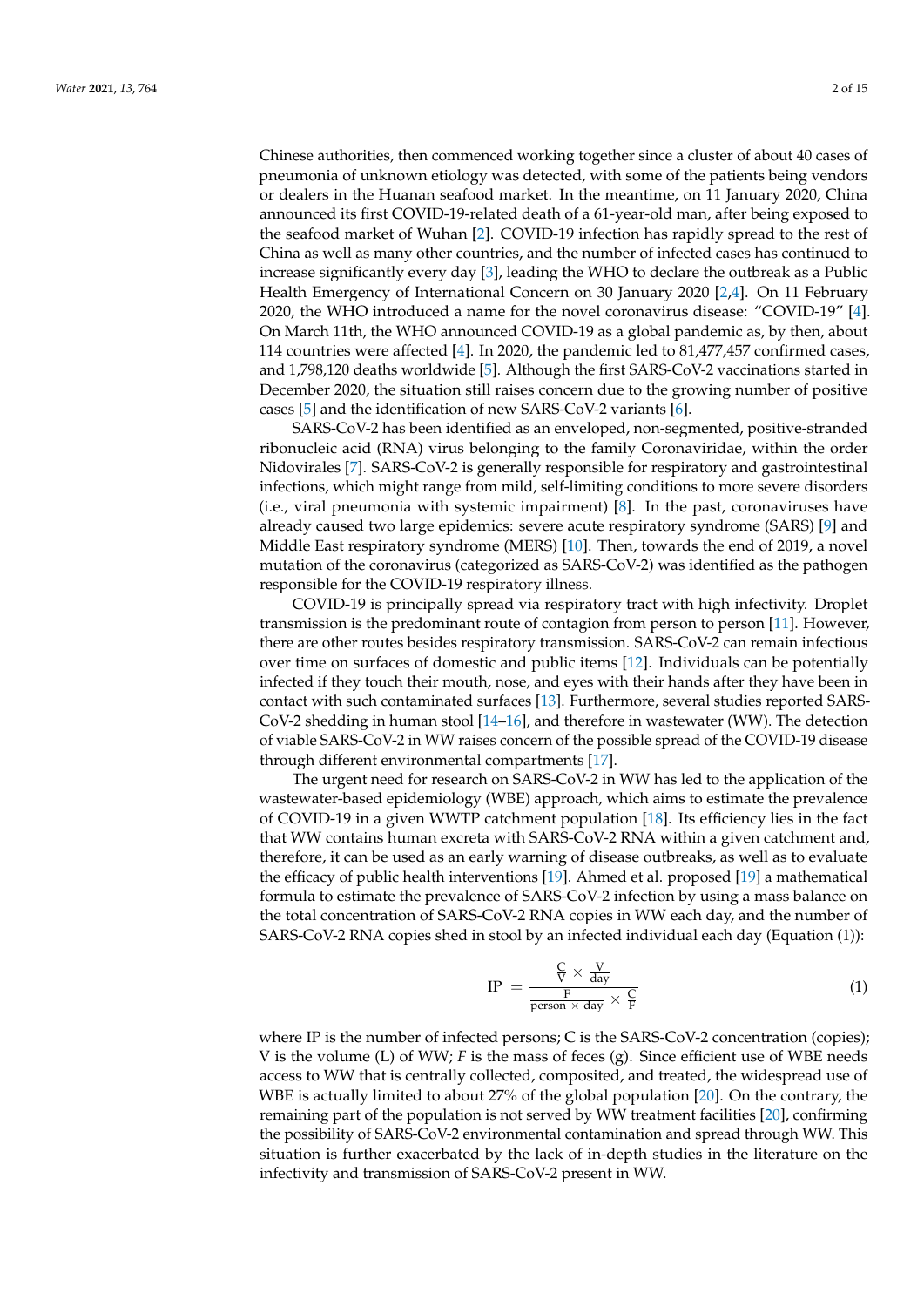This review aims to provide a global understanding on how SARS-CoV-2 could enter the urban water cycle [\[17](#page-11-15)[,21\]](#page-11-19), and eventually move from urban to rural water environments, perhaps reaching agricultural crops. Ensuring the provision of water with a certain quality for irrigation purposes is fundamental for public health, especially when sustainable, safe, and cost-efficient strategies such as water reuse are promoted [\[22\]](#page-11-20). The United Nations, through the definition of the Sustainable Development Goal on water (SDG 6) [\[23\]](#page-11-21), have recently emphasized the role of water reuse as an alternative source of water supply in order to cope with several issues associated with water scarcity and drought events, which are likely to be more severe and more frequent in the future due to climate change and increasing population [\[24\]](#page-11-22). With this in mind, an overview of current knowledge on the role of WWTPs for SARS-CoV-2 mitigation in WW and the eventual impact of the virus on agricultural irrigation will be described.

#### **3. SARS-CoV-2 RNA Detection/Persistence in WW and Fate in WWTPs**

SARS-CoV-2 RNA has been detected in stool samples of both symptomatic and asymptomatic infected persons [\[14](#page-11-13)[,15](#page-11-23)[,25](#page-11-24)[–27\]](#page-11-25), and when the infection was no longer detectable in their oral swab samples [\[28\]](#page-12-0). Viral SARS-CoV-2 RNA concentrations in feces have been generally observed to vary from  $10^2$  to  $10^8$  copies per gram of feces [\[29](#page-12-1)[,30\]](#page-12-2). Many efforts have therefore been made by researchers to define suitable methods for the molecular detection of SARS-CoV-2 RNA in WW. The first attempts to measure SARS-CoV-2 in WW have been made worldwide, namely in the Netherlands [\[31\]](#page-12-3), Australia [\[19\]](#page-11-17), Spain [\[32\]](#page-12-4), Germany [\[33\]](#page-12-5), the USA [\[34\]](#page-12-6), India [\[35\]](#page-12-7), Japan [\[36\]](#page-12-8), etc. However, the urgent need has immediately highlighted a lack of validated methodological protocols to follow for WW sample collection, storage, and concentration as well as for SARS-CoV-2 RNA extraction, detection, and quantification [\[37\]](#page-12-9). The number of SARS-CoV-2 RNA copies has been observed to remain surprisingly stable under different storage conditions (i.e., +4.0 °C,  $-20$  °C,  $-75$  °C for 29, 64, and 84 days, respectively) [\[38\]](#page-12-10). Several sample concentration methods have been adopted for the detection and quantification of SARS-CoV-2 RNA in WW, including electronegative membrane adsorption [\[39\]](#page-12-11), ultra-filtration [\[19\]](#page-11-17), ultra-centrifugation [\[39\]](#page-12-11), polyethylene glycol (PEG) precipitation [\[39\]](#page-12-11), and a combination thereof.

Experimental tests proved that for higher WW sample volumes (in the order of 500 mL), the detection of SARS-CoV-2 was not possible, probably due to the low viral load. On the contrary, preconcentrated WW samples (from 150 up to 200  $\mu$ L) have showed minimal concentrations of 10<sup>3</sup> copies L<sup>-1</sup>, which in most of the cases has been identified as a threshold for SARS-CoV-2 RNA detection [\[40\]](#page-12-12).

Once WW samples are concentrated, different processing methods and targeted genes have been proposed for SARS-CoV-2 RNA extraction, mainly exploiting reverse transcription quantitative polymerase chain reaction (RT-qPCR) analysis. In fact, RT-qPCR has allowed, also through the use of proper kits (i.e., TaqMan), the amplification of the genes encoding the proteins of the nucleocapsid (N1, N2, N3), which have been observed to be specific for SARS-CoV-2 RNA detection [\[41\]](#page-12-13). However, the main steps involved in the SARS-CoV-2 RNA extraction process have been cell lysis, denaturation of DNA and proteins, denaturation and inactivation of RNases, separation or removal of cellular components, and SARS-CoV-2 RNA recovery [\[37\]](#page-12-9). To date, no studies on the comparison of different SARS-CoV-2 extraction methods have been reported in the literature, although it has been observed that discordant measurements could be detected, since WW is a complex matrix with a high content of different organic and inorganic compounds, which could therefore be inhibitory to RT-qPCR analysis.

The definition of a univocal and optimized methodological framework concerning the detection and quantification of SARS-CoV-2 in WW is still underway in many geographical regions. In the meantime, the outcomes of the available studies have been expressed as (i) absence or presence of SARS-CoV-2 RNA and (ii) "number of gene copies"  $\div$  "sample volume". In the first case, results have been reported through RT-qPCR analysis, while, in the second case, a quantitative calibration curve has been exploited to compare measured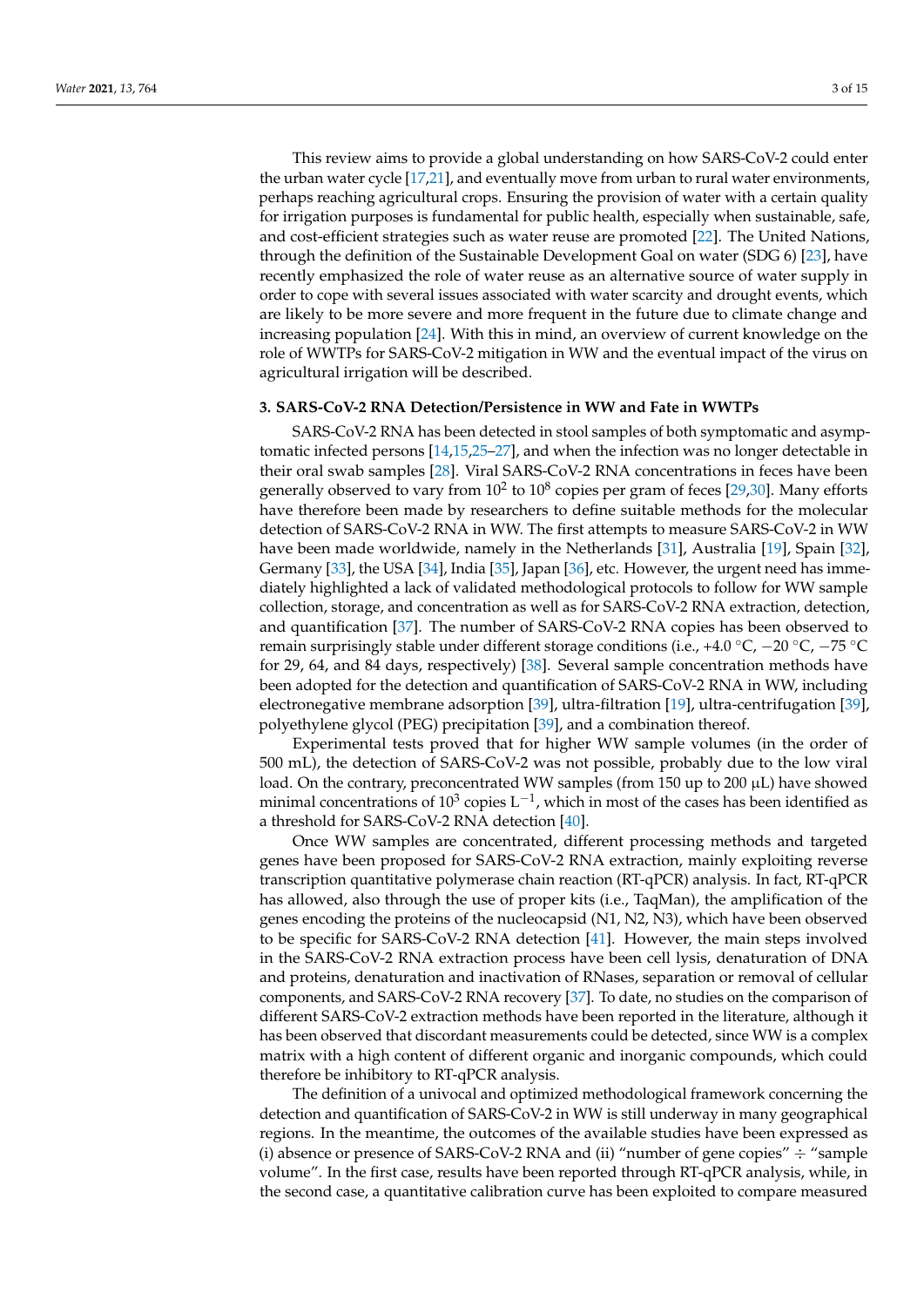SARS-CoV-2 RNA concentrations in WW samples with already known concentrations of the virus. However, during the pandemic, most of the studies have referred only to the isolation and detection of SARS-CoV-2 RNA in raw WW. On the contrary, only a few studies involved infectivity tests of SARS-CoV-2 genes to investigate whether genetic material was present as intact virus particles or as free RNA fragments.

The first findings on coronavirus persistence in WW have shown its rapid death, with the time required for the virus titer to decrease by 99.9% ranging from 2 to 4 days [\[42\]](#page-12-14). However, the persistence of SARS-CoV-2 viral load in WW might depend on various factors. Temperature is one of them: SARS-CoV-2 viral titer was observed to decline more rapidly at 23 °C, and the reduction was much faster at 25 °C than at 4 °C [\[43\]](#page-12-15). On the contrary, some studies have reported the evident presence of SARS-CoV-2 viral genome in untreated WW even at high ambient temperatures [\[35\]](#page-12-7). Among the other factors, the level of organic matter and presence of antagonistic bacteria can influence the survival of SARS-CoV-2 in WW [\[34\]](#page-12-6). In particular, suspended particles, including colloidal material, microbial communities, algae, and chemical or biological aggregates present in WW not only can serve as reservoirs for SARS-CoV-2, but also maintain its activity by defending it from the oxidizing agents prevailing in WW [\[42\]](#page-12-14).

Apart from domestic households, WW treatment infrastructures can also receive SARS-CoV-2 from sources with increased concentrations, such as hospitals, community clinics, and nursing homes. Under these circumstances, Naddeo and Liu [\[17\]](#page-11-15) recommended a fit for purpose and decentralized virus inactivation treatment for WW discharged from these places in order to reduce their virus load and a risk of secondary transmission. If, on one hand, the current need is to understand the actual capacity of SARS-CoV-2 to retain its infectivity in WW, on the other hand, it would also be useful to investigate its fate in WWTPs in order to eventually achieve its complete inactivation.

Concerning SARS-CoV-2 infectivity in WW, every possible attempt was made to guarantee the safety of operators in WWTPs, adopting all the necessary precautions to follow by personnel to prevent their exposure to WW. These include using standard protocols, safe work practices, and personal protective equipment regularly required for work activities when handling untreated WW. To date, no other additional COVID-19-specific protections are recommended for workers involved in WW management operations, including those at WWTP facilities [\[44\]](#page-12-16).

Another fundamental challenge is to ensure the complete removal of SARS-CoV-2 in WW by the implementation of suitable treatment methods in WWTPs, since different studies have recently shown the presence of various viruses in both secondary-treated and disinfected WWTP effluents [\[45\]](#page-12-17), thus highlighting the potential risk of disease outbreaks. Unfortunately, the fate of SARS-CoV-2 in WWTPs and its eventual removal during the different treatment stages is still unexplored and requires urgent attention, especially where treated effluent is utilized as reclaimed water.

The conventional WW treatment systems consist of different physical, chemical, and biological processes that are aimed at the removal of biodegradable organics, suspended solids, and pathogens from WW [\[46\]](#page-12-18). During the pandemic, attention was focused on SARS-CoV-2 detection in WW, thus mainly referring to WWTP influents. On the contrary, only a few studies have analyzed the presence of SARS-CoV-2 in WWTP effluents and at the different stages within WWTPs (Table [1\)](#page-4-0).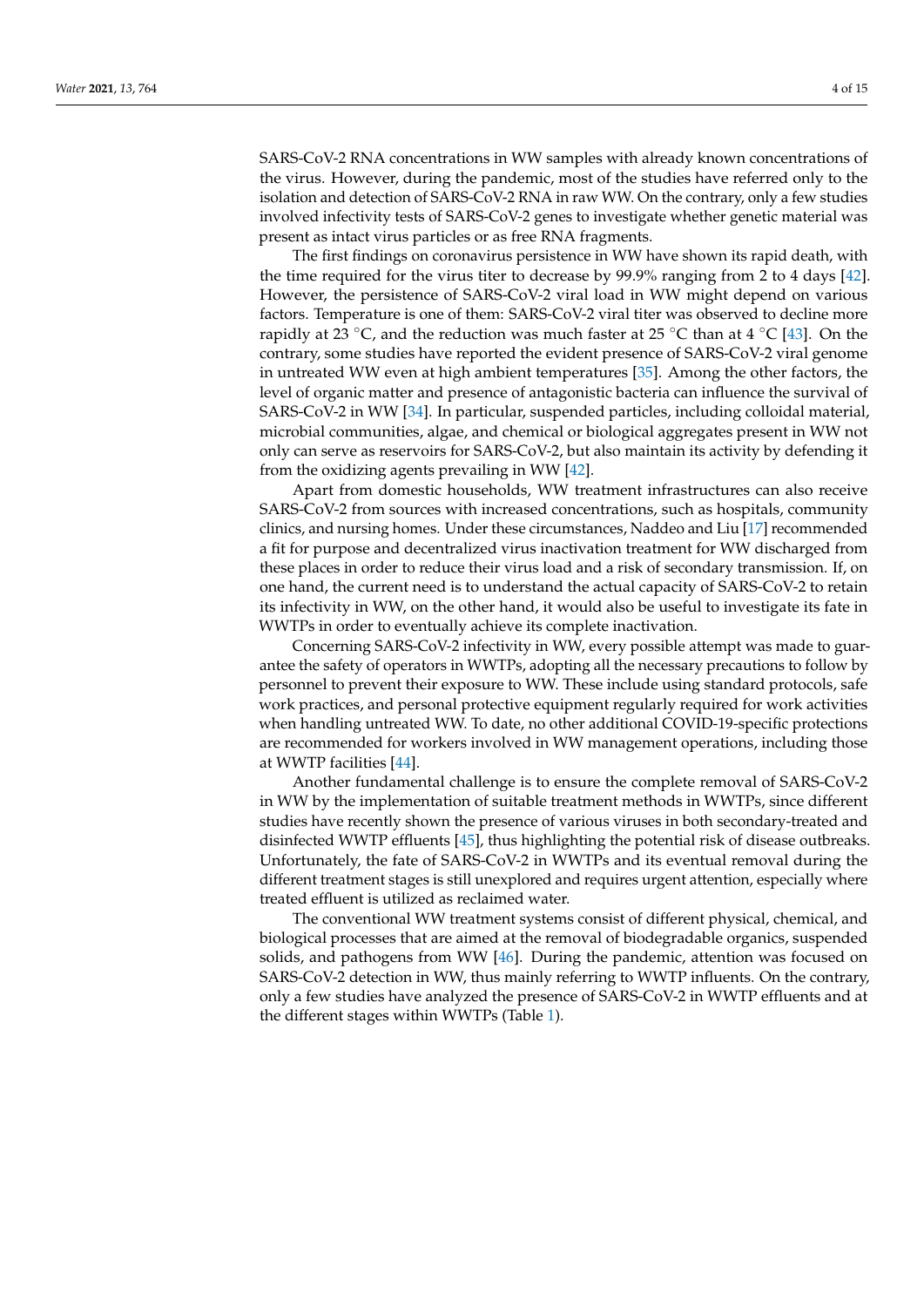<span id="page-4-0"></span>

| Country    | Period                    | Wastewater              | Detection<br>Method | <b>Treatment</b><br>Process                                                                 | $N_{1}/N_{2}$<br>(%) | $\mathbf C$<br>(Copies<br>$L^{-1}$ | Removal<br>(%)           | Reference |
|------------|---------------------------|-------------------------|---------------------|---------------------------------------------------------------------------------------------|----------------------|------------------------------------|--------------------------|-----------|
| Spain      | March-<br>April<br>2020   | <b>WWTP</b><br>influent | RT-qPCR             |                                                                                             | 35/42<br>(83%)       | $2.5 \times 10^{5}$                | $\overline{\phantom{a}}$ | $[31]$    |
|            |                           | Secondary<br>effluent   | RT-qPCR             | Activated<br>sludge                                                                         | $2/18(11\%)$         | $2.5 \times 10^{5}$                | $0\%$                    |           |
|            |                           | Tertiary<br>effluent    | RT-qPCR             | Coagulation<br>Flocculation<br>↓<br>Sand<br>filtration<br>$\downarrow$<br>Disinfection      | $0/12(0\%)$          | $\boldsymbol{0}$                   | $100\%$                  |           |
| <b>USA</b> | January-<br>April<br>2020 | <b>WWTP</b><br>influent | RT-qPCR             |                                                                                             | 2/7(28%)             | $4.9 \times 10^{3}$                |                          | $[33]$    |
|            |                           | Secondary<br>effluent   | RT-qPCR             | Activated<br>sludge                                                                         | $0/4(0\%)$           | $\boldsymbol{0}$                   | 100%                     |           |
|            |                           | Tertiary<br>effluent    | RT-qPCR             | Disinfection                                                                                | $0/4(0\%)$           | 0                                  | $100\%$                  |           |
| Japan      | March-<br>May<br>2020     | <b>WWTP</b><br>influent | RT-qPCR             |                                                                                             | $0/5(0\%)$           | $\boldsymbol{0}$                   |                          | $[35]$    |
|            |                           | Secondary<br>effluent   | RT-qPCR             | Activated<br>sludge                                                                         | 1/5(20%)             | $2.4 \times 10^{3}$                | N/A                      |           |
| India      | May-June<br>2020          | <b>WWTP</b><br>influent | RT-PCR              |                                                                                             | 6/16(37%)            |                                    |                          | $[34]$    |
|            |                           | Secondary<br>effluent   | RT-PCR              | Moving<br>bed biofilm<br>reactor<br>(MBBR)<br>or<br>sequencing<br>batch<br>reactor<br>(SBR) | $0/1(0\%)$           | $\overline{\phantom{a}}$           | 100%                     |           |
|            |                           | Tertiary<br>effluent    | $RT$ - $PCR$        | Disinfection                                                                                | $0/6(0\%)$           |                                    | $100\%$                  |           |
| Germany    | April 2020                | <b>WWTP</b><br>influent | RT-qPCR             |                                                                                             | $9/9(100\%)$         | $11\times10^1$                     |                          | $[32]$    |
|            |                           | Tertiary<br>effluent    | RT-qPCR             | Ozonation                                                                                   | 4/9(44%)             | $19 \times 10^1$                   | N/A                      |           |

**Table 1.** Prevalence of SARS-CoV-2 RNA in WWTPs.

 $N_1$  = Number of positive samples;  $N_2$  = Number of collected samples; C = SARS-CoV-2 concentration (average values).

As shown in Table [1,](#page-4-0) in the study of Randazzo et al. [\[32\]](#page-12-4), SARS-CoV-2 RNA was detected in 35 out of 42 influent samples with a concentration of 2.5  $\times$  10<sup>5</sup> copies L<sup>-1</sup>. Albeit in a smaller number of samples (two out of 18), the same concentration was detected after the activated sludge process, indicating that the secondary treatment was not completely able to remove SARS-CoV-2 from WW. In contrast, SARS-CoV-2 was not detected downstream of the tertiary treatments. This is in accordance with the study of Heramoto et al. [\[36\]](#page-12-8), who also observed the presence of SARS-CoV-2 in secondary effluents. On the other hand, the studies of Sherchan [\[34\]](#page-12-6) and Arora [\[35\]](#page-12-7) did not find the presence of SARS-CoV-2 in either secondary or tertiary effluents. However, in the study of Westhaus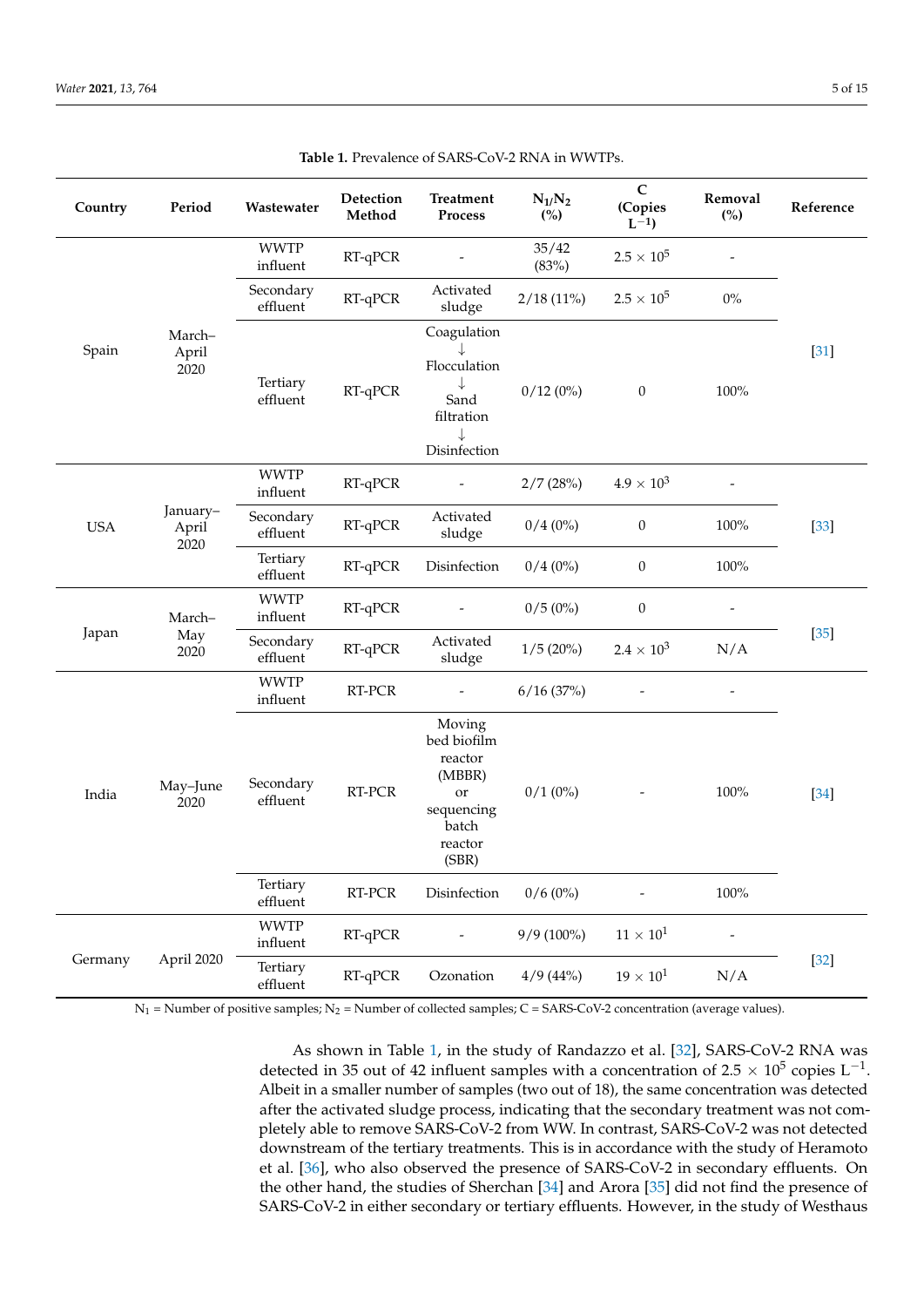et al. [\[33\]](#page-12-5), SARS-CoV-2 was also detected in tertiary effluents. Hence the need to better understand the fate of SARS-CoV-2 in the different units within WWTPs.

*Primary treatments* exploit physical processes such as screening, grit chamber, and primary sedimentation to remove suspended solids from WW. At this stage, SARS-CoV-2 viral particles can be removed after they have been adsorbed onto suspended solids, although removal rates should not exceed 25%, as confirmed by several pre-printed studies reported in the literature. Moreover, the viral load might persist within the settled sludge, entailing thus the risk of secondary contamination.

*Secondary treatments* consist of physico-biological processes (e.g., activated sludge, membrane bioreactors, sequencing batch reactors, secondary sedimentation, etc.) that allow the removal of biodegradable organic matter and suspended solids. The adsorption of the virus on suspended solids followed by settling in secondary clarifiers are the main removal mechanisms during the activated sludge process [\[42\]](#page-12-14), although some of the studies reported to date in the literature show that the virus may still be present in secondary effluents (Table [1\)](#page-4-0).

In previous investigations on other coronaviruses, their inactivation was found to be influenced by the level of organic matter and suspended solids, thereby allowing viruses to survive longer in primary-treated WW than in secondary-treated WW. Since in primary and secondary treatments, solid residues are largely removed, Westhaus et al. [\[33\]](#page-12-5) have recently tried to distinguish SARS-CoV-2 concentrations for the aqueous and solid phases in both influent and effluent samples collected from WWTPs. When comparing the aqueous and solid phases, the authors observed higher SARS-CoV-2 RNA concentrations in the solid phase than in the aqueous phase, with the highest difference in the influents rather than effluents [\[33\]](#page-12-5). When comparing the aqueous phases only, the authors found higher SARS-CoV-2 concentrations in effluents than influents, probably due to the repartitioning of genetic material from the solid to the liquid phase during the WW treatment [\[33\]](#page-12-5). However, no differences between total SARS-CoV-2 concentrations (solid + liquid phases) in raw and treated WW were detectable, most likely due to the incompatibility among sample conditions and residence time of sludge in the WWTP units [\[33\]](#page-12-5).

As well as for other viruses, the removal of SARS-CoV-2 through biological processes within the secondary stage of WWTPs can also be governed by several operating conditions (e.g., hydraulic retention time, biological solid retention time) and environmental parameters (e.g., temperature, pH) [\[42\]](#page-12-14).

*Tertiary treatments* comprise physico-chemical processes to further reduce residual organic matter, turbidity, nutrients, and pathogens. Although several studies have reported virus genetic material both in primary- and secondary-treated effluents, when tertiary treatments were present in WWTPs, no genetic material was detected in the effluent stream (Table [1\)](#page-4-0), except for the study of Westhaus et al. [\[33\]](#page-12-5), in which, instead, the authors measured the presence of SARS-CoV-2 RNA after ozonation treatment (Table [1\)](#page-4-0).

The enveloped structure of SARS-CoV-2 makes it vulnerable to external environmental conditions such as heat, pH, and reactive radicals, allowing different chemical disinfectants and physical agents to damage it. Chlorination has been by far the most used tertiary treatment method for WW disinfection [\[47\]](#page-12-19). It was suggested that SARS-CoV-2 in WW can be completely inactivated with chlorine (10 mg  $\mathrm{L}^{-1}$  for 10 min; free residue chlorine 0.4 mg L<sup>-1</sup>) or chlorine dioxide (40 mg L<sup>-1</sup> for 30 min; free residue chlorine 2.19 mg  $L^{-1}$ ) [\[43\]](#page-12-15). However, it has been proved that the use of chlorine as a disinfectant can lead to the formation of toxic and carcinogenic disinfection by-products originating from the reaction of chlorine with organic compounds present in WW [\[48\]](#page-12-20). Hence, chlorine has been replaced by alternative disinfectants, namely peracetic acid, sodium hypochlorite, and ozone [\[49\]](#page-12-21).

As an alternative to the use of chemical reagents, ultraviolet light (UV) systems have been used for WW disinfection. In several pre-printed studies, electromagnetic energy (light) has been transferred to SARS-CoV-2 in WW, which was then inactivated. UV systems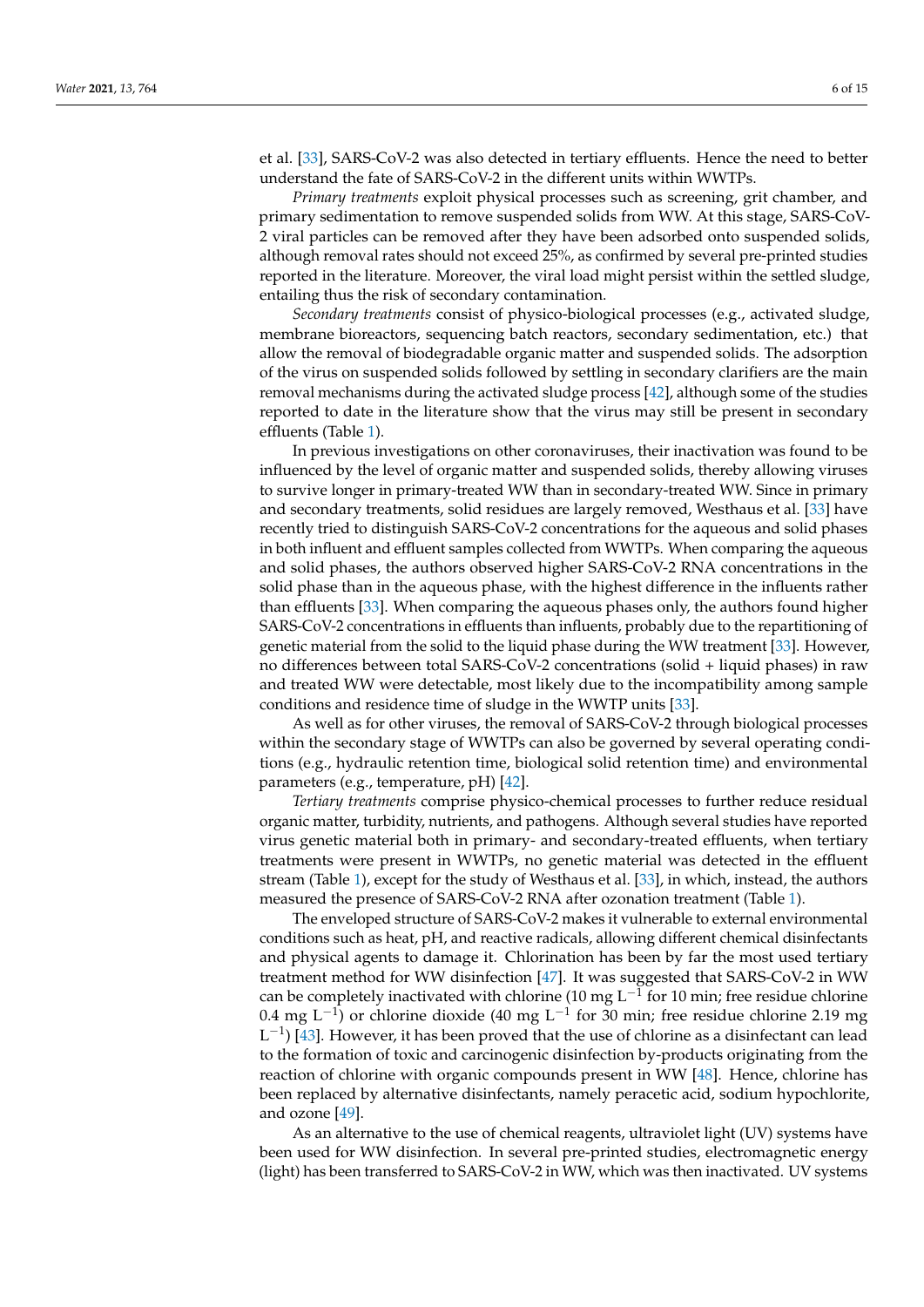are characterized by high removal efficiencies and do not generate by-products, but have high management costs [\[50\]](#page-12-22).

Recently, advanced oxidation processes (AOPs) have been successfully implemented as tertiary treatment due to their high oxidation capability for a wide variety of organic/inorganic compounds, viruses, and bacteria, exploiting the chemical reactions promoted by hydroxyl radicals (•OH) [\[51\]](#page-12-23). Although this treatment technique seems to be very promising, it has not yet been tested for SARS-CoV-2 inactivation.

Membrane bioreactors (MBRs), which combine membrane-based filtration processes with suspended growth biological reactors, seem to be a valid alternative to guarantee the removal of SARS-CoV-2 from WW [\[35\]](#page-12-7).

Phycoremediation is instead a novel, low-cost, and environmentally friendly technique that has been increasingly used, due to the involvement of microalgae or macroalgae for the removal of SARS-CoV-2 from WW [\[52\]](#page-12-24).

Although the first outcomes on SARS-CoV-2 removal from WW seem to be reassuring, understanding the fate of SARS-CoV-2 in WWTPs is of major importance, with more research required to comprehend SARS-CoV-2 removal in the different treatment stages and, more significantly, where treated WW is used for irrigation purposes.

## **4. Potential Presence of SARS-CoV-2 in Irrigation Water**

In the agricultural sector, irrigation is a fundamental practice to support plant growth and production when rainfall is not sufficient. As shown in Figure [1,](#page-6-0) freshwater might be contaminated by SARS-CoV-2, which could consequently enter the water cycle due to overflows in combined sewage systems [\[53\]](#page-12-25), run-off events [\[54\]](#page-13-0), and discharge of untreated WW into natural water bodies [\[55\]](#page-13-1), representing a potential source of risk for food production, and thus for human health. It was suggested that SARS-CoV-2 can remain active for up to 25 days in water sources [\[56\]](#page-13-2). Therefore, it is important to evaluate possibilities and weak points in the water use chain in order to minimize the risks of transmission.

<span id="page-6-0"></span>

**Figure 1.** Schematic representation of possible SARS-CoV-2 pathways within the urban and agricultural water cycle.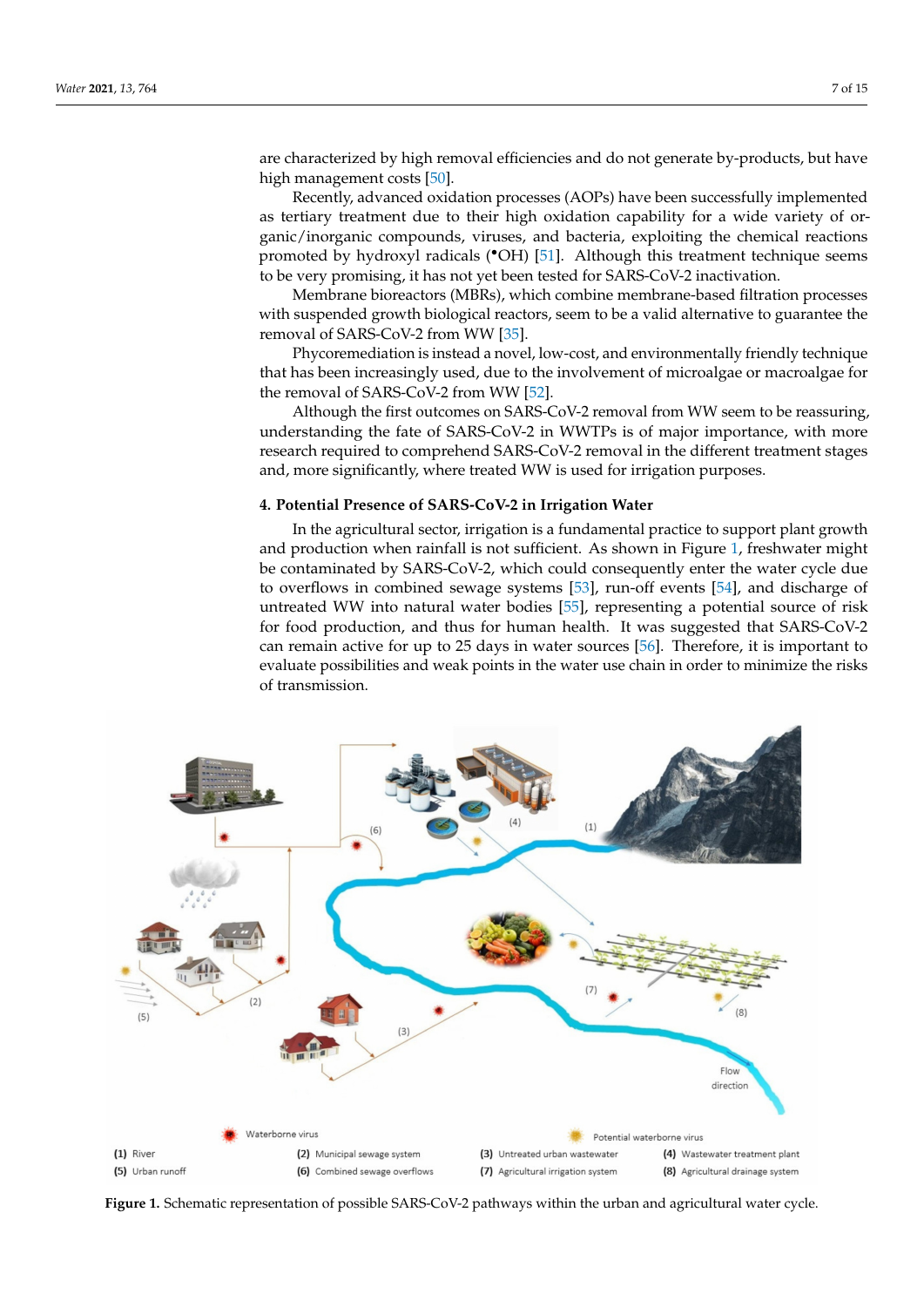Various coronaviruses have been found in both treated and untreated water, but it seems that the survival and sustainability of SARS-CoV-2 in aqueous environments depends on many factors, such as initial viral load, type of medium, exposure to sunlight, temperature, and organic matter. Coronaviruses can remain active and infectious in sewage and water for several days and weeks.

The direct reuse of wastewater is a valuable water source, and its use leads to a reduction of pressure on renewable water resources that are already scarce in some areas of the world [\[57\]](#page-13-3). However, before being reused, it is very important that in WWTPs suitable treatment methods are used, capable of avoiding the presence of SARS-CoV-2 within the effluents [\[58](#page-13-4)[–60\]](#page-13-5) (Figure [1\)](#page-6-0). As already said in the previous sections, although secondary treatment can largely reduce, or even completely eliminate, SARS-CoV-2 from wastewater, its presence in WWTP effluent was confirmed. This can present particular danger for countries where wastewater treatment facilities are not present on a large scale or where they are outdated and under pressure due to the population increase and concentration in the urban centers. Moreover, particular attention should be paid to the cases when wastewater does not undergo any type of treatment before its reuse. The data indicate that less than 10% out of the total volume of wastewater used in irrigation worldwide receives some kind of treatment before its use  $[61]$ . Therefore, it was suggested that the authorities may promote micro-irrigation technologies that can prevent farmers' or fresh products' contact with irrigation water [\[62\]](#page-13-7). This might be even more important in this period when we still lack many data and certain results regarding SARS-CoV-2 transmission and risks. Even though there might be a theoretical risk of infection for farm workers that manage irrigation equipment and are in close contact with irrigation water, there is no evidence of such infection through aerosols [\[63\]](#page-13-8).

SARS-CoV-2's presence in river waters was confirmed in some regions with a high prevalence of the disease. Moreover, the presence of coronaviruses from anthropogenic sources was confirmed in different surface water bodies [\[43\]](#page-12-15), which was expected given the range of human activities that can affect water ecosystems. However, the infectivity of virus found in rivers in Italy was null and therefore preliminary results indicate that infection by river water seems improbable [\[64\]](#page-13-9). As for groundwater bodies, that are also often used for irrigation, currently, there is no evidence that human coronaviruses are present in them [\[43\]](#page-12-15), and therefore they might be safer to use.

Another aspect to consider is that not all the supplied water for irrigation purposes is absorbed by agricultural crops, but a certain amount of it can enter the water cycle again and be discharged to water bodies. Agricultural drainage water cannot only be regarded as a source of diffuse pollution in aquatic ecosystems [\[65\]](#page-13-10), but it might also be another way of possibly conveying SARS-CoV-2 to other environmental matrices (Figure [1\)](#page-6-0). However, to the authors' best knowledge, currently, there is no evidence of such transport pathways in the scientific literature.

#### **5. Potential Fate of SARS-CoV-2 in Agricultural Crops**

Viral foodborne outbreaks are known to happen at different stages of the farm to fork chain of fresh products. One of the main transmission routes of food contamination could occur during the preharvest stage [\[66\]](#page-13-11). Water quality for irrigation represents a crucial issue for the safety of horticultural crops during preharvest management, especially when alternative water sources to freshwater (e.g., treated WW) are used for irrigational purposes.

The use of treated WW in agriculture is widely increasing, but less than 10% of collected WW worldwide receives any sort of treatment prior to its use in irrigation [\[61\]](#page-13-6). Hence, it is also very important to understand the fate of human pathogens, such as viruses at the plant level [\[62\]](#page-13-7), especially where WW treatments (e.g., disinfection), before the irrigation stage, are inadequate or missing [\[67\]](#page-13-12).

The literature reports how viruses can epiphytically survive from a few days to four weeks on plants that have been irrigated with treated or untreated WW, when direct contact has occurred between the water droplets and the plant tissue (though overcanopy/spray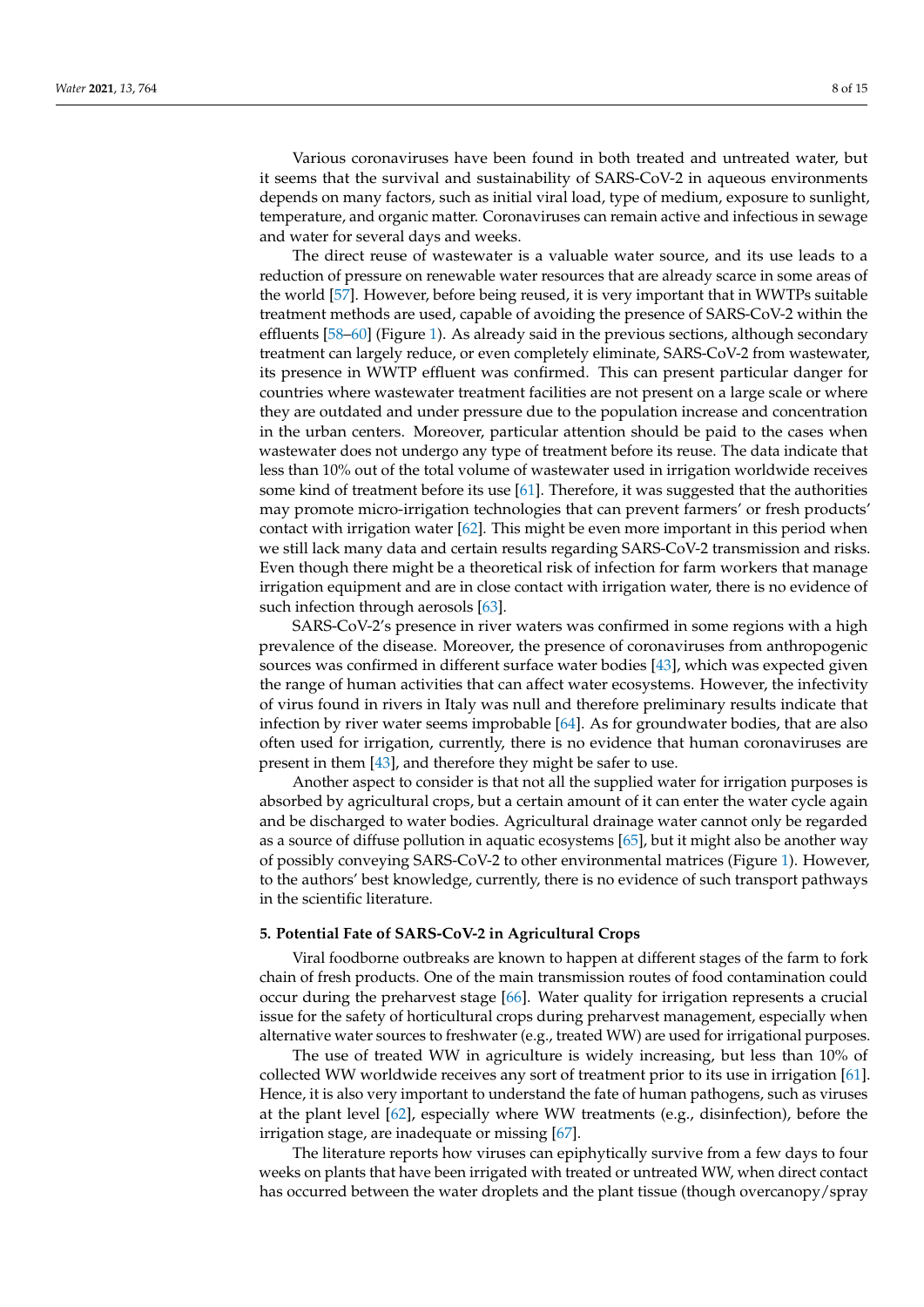irrigation methods). Viruses' survival mainly depends on their concentration in the reused water and on other environmental factors such as temperature variation due to sunlight irradiation [\[68,](#page-13-13)[69\]](#page-13-14). Croci et al. [\[70\]](#page-13-15) have found a significant number of viruses on the surface of plants irrigated with WW, which were able to survive under different environmental conditions through a variety of mechanisms, namely, adhesion to surfaces and internalization in fresh products, thus conditioning the effect of conventional processing and chemical sanitizing procedures that are usually adopted by the food industry.

The application of drip and subsurface irrigation methods represents a valuable approach to limit the viral contamination of edible products, since in these practices water usually does not come into direct contact with the plant canopy. However, even if the chances of food contamination are reduced, they are not completely undone due to the possible absorption of viruses through the root system. Based on that, it is clear that irrigation methods are already, per se, able to influence plant viral contamination with minimized risks where water is applied through drippers (e.g., directly to the soil without any contact with the canopy), while the risk is increased when it is delivered overcanopy (e.g., with fruit and leaf wetting) [\[66](#page-13-11)[,71–](#page-13-16)[73\]](#page-13-17). The adoption of micro-irrigation systems would then represent a safer strategy for limiting plants' viral contamination. However, researchers are trying to better understand the soil–root internalization processes [\[74\]](#page-13-18).

Different studies, mostly related to horticultural crops (e.g., lettuce, tomato), demonstrated that human viral pathogen internalization is related to multiple factors, such as: plant species, phenological stage, abiotic and biotic stresses (e.g., cuticle and root wounds, superficial cuts, mechanical abrasions), growth substrate (soil and/or hydroponic), plant transpiration rate [\[75,](#page-13-19)[76\]](#page-13-20), and inoculum level [\[74](#page-13-18)[,77](#page-13-21)[–79\]](#page-13-22). However, plant viral internalization is a complex mechanism, and it is very difficult to identify those parameters that could facilitate plant viral uptake.

Among the other factors that have been mentioned above, the growth substrate plays a crucial role in the internalization of viruses, with a higher viral uptake in plants grown in hydroponic systems than in soil substrate [\[73,](#page-13-17)[80\]](#page-13-23). The reduction of viral internalization when plants are grown in soil substrate seems directly related to the soil colloid particles (e.g., clays, organic matter), which bind to virus capsid ionic charge, lowering the risk of contamination [\[74](#page-13-18)[,78\]](#page-13-24).

However, viruses can be characterized by viral persistence, which mainly depends on soil conditions (temperature, moisture, pH), sunlight/UV radiation, and phosphorus and aluminum levels [\[81\]](#page-13-25). For instance, poliovirus, which is a non-enveloped virus, was found to differently persist in soil during summer (eleven days) than winter (ninety-six days) [\[69\]](#page-13-14). In the particular case of SARS-CoV-2, virus survival in soils could be affected by the presence of its viral envelope [\[7\]](#page-11-6), which makes it more "susceptible" to death compared to non-enveloped viruses [\[82](#page-14-0)[–84\]](#page-14-1). Furthermore, the possibility of SARS-CoV-2 to further mutate, due to its high mutation ability [\[6\]](#page-11-5), should not be totally neglected when considering its potential persistence in soil conditions as well [\[85\]](#page-14-2). To date, research on SARS-CoV-2 survival on soils is still limited, with only a few studies dealing with eukaryotic viruses (humans viruses) or bacteriophages (bacterial viruses) [\[84\]](#page-14-1).

Therefore, the COVID-19 pandemic has increased the concern about SAR-CoV-2 survival in soil environments. Recent research by Núñz-Delgado [\[86\]](#page-14-3) indicates that soil could be polluted with SARS-CoV-2 if WW (especially if not adequately treated) is used, although no peer-reviewed studies have been reported in the literature on this possible viral persistence in soil.

When a viral load is present in the soil, its possible plant internalization is usually affected by the viral inoculum level and type of virus–plant interaction [\[74\]](#page-13-18). To date, limited research has been conducted on the mechanisms involved in root viral internalization [\[73\]](#page-13-17). Most of the studies were performed on human enteric viruses such as norovirus (NoV), which is considered among the major causes of food-borne outbreaks [\[87\]](#page-14-4). Unlike SARS-CoV-2, NoV is a non-enveloped single-stranded positive-sense RNA virus [\[88\]](#page-14-5), resistant to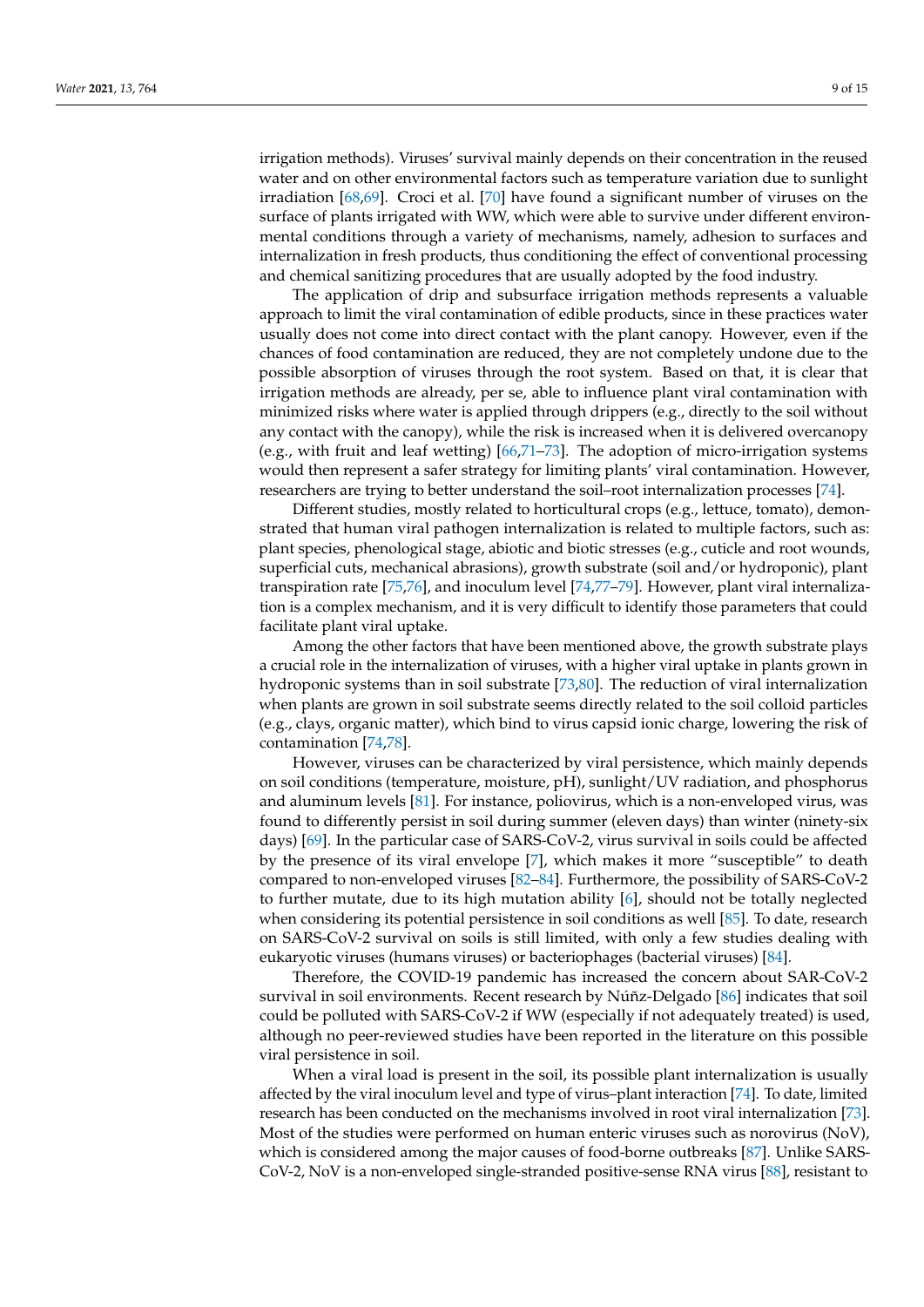common disinfectants, with a low infectious dose and is highly stable and persistent in the

environment (e.g., fresh and wastewater) [\[42,](#page-12-14)[89](#page-14-6)[–91\]](#page-14-7). Food contamination via roots mainly depends on the virus's ability to become internalized in the root system, and secondly on its ability to eventually translocate, through the vascular system, to the edible organ. The presence of internalized pathogens in the root system does not directly correlate with the presence of pathogens in the aboveground organs (e.g., fruit) [\[73\]](#page-13-17). DiCaprio et al. [\[74\]](#page-13-18) stated that it is possible that viral translocation to seeds or fruits is less efficient than to other plant tissues (e.g., stems and leaves) where water flow in the xylem is faster due to the transpiration stream. As a consequence, Alum et al. [\[92\]](#page-14-8) reported that the levels of viral contamination in root, stem, and leaves were higher than in the fruits. Enteric viruses are typically xylem driven from the root to the edible portions [\[79\]](#page-13-22) and, thus, the transpiration rate of each tissue (e.g., leaf or fruit) could represent the cause of different levels of viral contamination. Therefore, crops where stems or leaves represent the edible sinks, such as vegetables like lettuce or fennel, might be subjected to more viral contamination, even without direct tissue wetting, compared to fruit sinks where often the xylem functionality is lost towards the end of the season [\[93\]](#page-14-9).

Furthermore, although the plant mechanisms of viral persistence are poorly understood, DiCaprio et al. [\[74\]](#page-13-18) observed only few cases of virus detection in strawberry tissues, probably due to antiviral activity by natural metabolites (e.g., polyphenols and phenolic acids) or due to the low pH, while Yang et al. [\[94\]](#page-14-10) observed, in green onion, a decreasing trend of internalized viruses over time, probably suggesting the presence of inhibitory compounds (e.g., phenolics) inactivating the virus. To date, studies on SARS-CoV-2 and plant internalization/translocation methods are still absent. More research is therefore needed to better understand the possible risks associated with the presence of SARS-CoV-2 in WW or unmonitored water sources when they are used for crop irrigation. However, current researchers' knowledge on enteric viruses, the intrinsic characteristics of SARS-CoV-2 with its limited persistence in the environment (e.g., water and soil), the use of suitable water for irrigation, and the application of appropriate irrigation systems are all elements that could potentially help the community to avoid crop viral contaminations in the future, thus preserving food safety.

## **6. Conclusions and Future Research Directions**

The COVID-19 outbreak has spread quickly and unexpectedly worldwide, unfortunately causing the loss of many human lives. The scientific community has found evidence of viable SARS-CoV-2 RNA in WW. Recent attempts to explicate the number of infected persons in the community and assist public health surveillance have relied on detecting SARS-CoV-2 in WW using molecular procedures able to identify genetic material (RNA), though this way does not assess SARS-CoV-2 viability or infectivity. Preliminary research activities have highlighted the absence of a standardized methodological approach for SARS-CoV-2 detection and quantification in WW. However, there is presently no epidemiological proof that WW is a route of transmission, but further investigations are needed, particularly in areas with inadequate sanitation and limited access to drinking water. The standard WW treatment procedures reveal a broad variability in complete removal of viruses from WW, since not all WWTPs have been designed for water reclamation purposes, thereby representing a serious risk to human health and the environment. The fate of SARS-CoV-2 in WWTPs and its removal through the different treatment stages (e.g., primary, secondary, and tertiary treatments) remain unexplored and need urgent consideration, especially where treated WW is utilized as reclaimed water. The few studies reported in the literature show that SARS-CoV-2 RNA is present not only in raw WW, but also in treated WW, mainly when disinfection is inefficient or absent.

However, natural streams and rivers, and in some cases also groundwater, can receive waters other than WWTP effluents (i.e., through combined sewer overflows, run-off from urban and peri-urban catchments, etc.), which can also contain SARS-CoV-2. However, the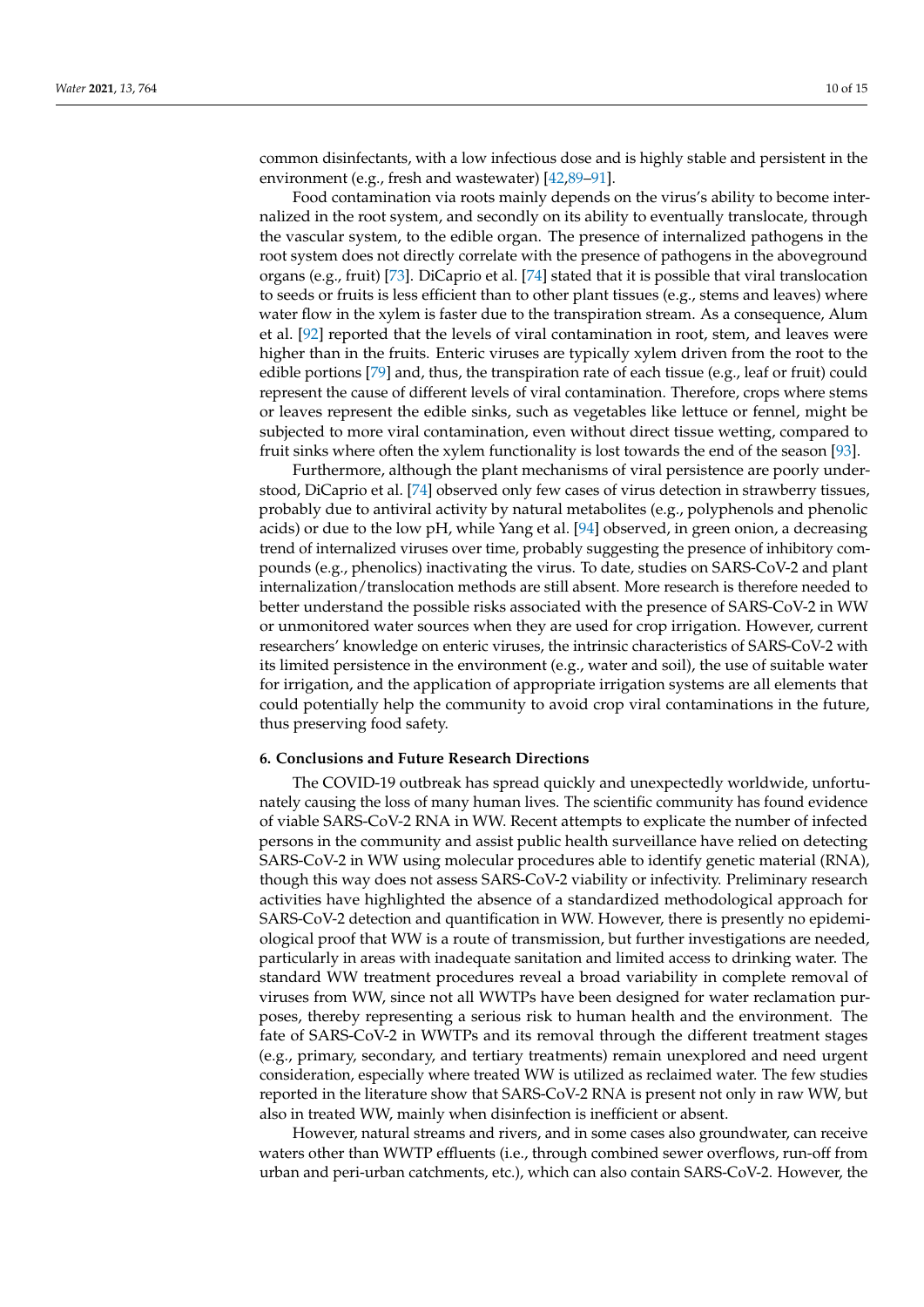current results indicate that the infectivity of virus in river water was null, and therefore the risk is very low, while there is no evidence that SARS-CoV-2 can be present in groundwater.

From an accurate assessment of the literature published to date, it emerged that, despite the fact that SARS-CoV-2 might reach soils intended for agricultural crops, there is a lack of studies demonstrating its survival in soil and eventual internalization or persistence in crops. However, previous studies have proved the presence of other viruses on plant surfaces when direct contact between water droplets (from aspersion systems that use treated or untreated WW) and plant tissues occurred. The application of drip and subsurface irrigation practices corresponds to a useful strategy to limit the viral contamination of comestible products, as in these methods, water typically does not come into direct contact with the plant canopy. Therefore, the selection of the most suitable irrigation method could help in reducing possible risks of food contamination by SARS-CoV-2.

The urgency to address public health-related issues due to the safe and sustainable reuse of water with a certain quality calls for research on some of the following critical points:

- Development of standardized methodological protocols and implementation of costeffective methods for SARS-CoV-2 identification and estimation in WW.
- Assessment of viral infectivity and survival rate of SARS-CoV-2 in stool, surface water, WW, and other matrices in distinct environmental contexts under different conditions (i.e., temperature, pH, humidity, etc.).
- Study of the role of WWTP units for SARS-CoV-2 deactivation and detection or application of novel remediation technologies.
- Investigation on the effect that disinfected WWTP effluents can have on the ecosystems of streams, rivers, and groundwaters.
- Establishing whether genetic material is present in receiving water bodies, as intact virus particles or as free nucleic acids, as well as infectivity.
- Establishment of appropriate methods for SARS-CoV-2 material sampling (e.g., soil, plant tissue), concentration, quantification, and survival.
- Evaluation of potential transmission of SARS-CoV-2 from water to agricultural crops after their irrigation, and possible risks related to the consumption of contaminated food.
- Implementation of micro-irrigation technologies, which can safely irrigate agricultural crops without bringing fresh produce into direct contact with WW.
- Investigation on the soil–root internalization processes in the case of the presence of SARS-CoV-2.

In conclusion, the current pressure of the pandemic on researchers, who are trying to broaden their knowledge and remedy this critical situation, will allow the re-evaluation of the operation of WW systems and reuse practices, enhancing the role of WWTPs during the COVID-19 pandemic and addressing future health and environmental challenges.

**Author Contributions:** Conceptualization, G.M., G.D.P. and A.T. Funding acquisition, A.T. Methodology, G.M. and G.D.P. Supervision, B.M and A.T. Writing–original draft G.M., G.D.P. and S.L. Writing–review editing G.M., G.D.P., S.L., B.M. and A.T. All authors have read and agreed to the published version of the manuscript.

**Funding:** This study was carried out within the project "Safe and Sustainable Solutions for the Integrated Use of Non-Conventional Water Resources in the Mediterranean Agricultural Sector (FIT4REUSE)" which has received funding from the Partnership on Research and Innovation in the Mediterranean Area (PRIMA) under grant agreement No 1823 [\(https://fit4reuse.org/\)](https://fit4reuse.org/). PRIMA is supported by the European Union's Horizon 2020 research and innovation program.

**Institutional Review Board Statement:** Not applicable.

**Informed Consent Statement:** Not applicable.

**Data Availability Statement:** Not applicable.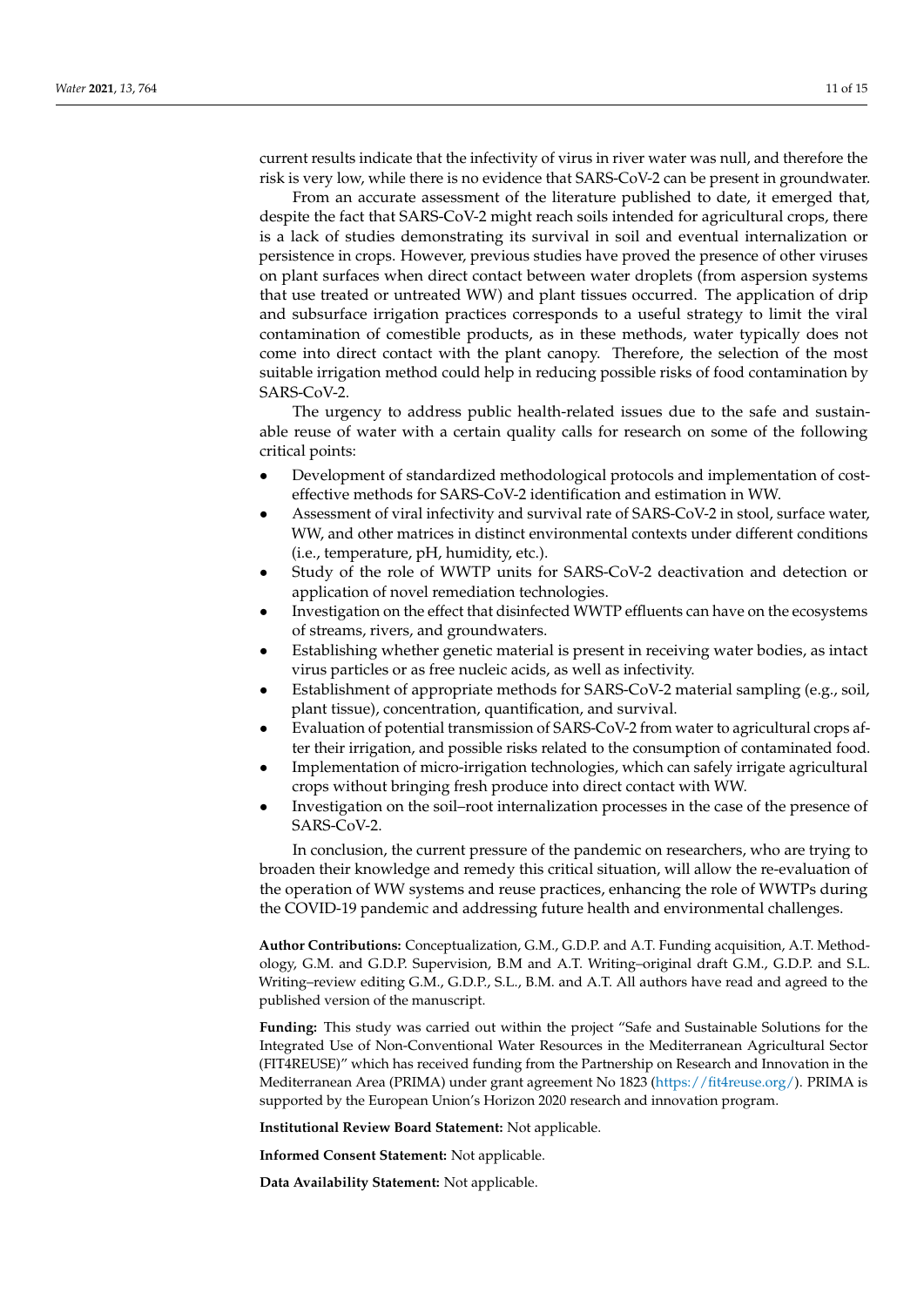**Acknowledgments:** Not applicable.

**Conflicts of Interest:** The authors declare no conflict of interest.

### **References**

- <span id="page-11-0"></span>1. Holshue, M.L.; DeBolt, C.; Lindquist, S.; Lofy, K.H.; Wiesman, J.; Bruce, H.; Spitters, C.; Ericson, K.; Wilkerson, S.; Tural, A.; et al. First Case of 2019 Novel Coronavirus in the United States. *N. Engl. J. Med.* **2020**, *382*, 929–936. [\[CrossRef\]](http://doi.org/10.1056/NEJMoa2001191) [\[PubMed\]](http://www.ncbi.nlm.nih.gov/pubmed/32004427)
- <span id="page-11-1"></span>2. World Health Organization. *Pneumonia of Unknown Cause–China*; WHO: Geneva, Switzerland, 2020.
- <span id="page-11-2"></span>3. World Health Organization. *Coronavirus Disease 2019 (COVID-19) Situation Report-74*; WHO: Geneva, Switzerland, 2020.
- <span id="page-11-3"></span>4. World Health Organization. *Rolling Updates on Coronavirus Desease (COVID-19)*; WHO: Geneva, Switzerland, 2020.
- <span id="page-11-4"></span>5. World Health Organization. WHO Coronavirus Disease (COVID-19) Dashboard. Available online: <https://covid19.who.int/> (accessed on 3 March 2021).
- <span id="page-11-5"></span>6. Koyama, T.; Platt, D.; Parida, L. Variant analysis of SARS-CoV-2 genomes. *Bull. World Health Organ.* **2020**, *98*, 495–504. [\[CrossRef\]](http://doi.org/10.2471/BLT.20.253591)
- <span id="page-11-6"></span>7. Poon, L.C.; Yang, H.; Lee, J.C.S.; Copel, J.A.; Leung, T.Y.; Zhang, Y.; Chen, D.; Prefumo, F. ISUOG Interim Guidance on 2019 novel coronavirus infection during pregnancy and puerperium: Information for healthcare professionals. *Ultrasound Obstet. Gynecol.* **2020**, *55*, 700–708. [\[CrossRef\]](http://doi.org/10.1002/uog.22013)
- <span id="page-11-7"></span>8. Su, S.; Wong, G.; Shi, W.; Liu, J.; Lai, A.C.; Zhou, J.; Liu, W.; Bi, Y.; Gao, G.F. Epidemiology, Genetic Recombination, and Patho-genesis of Coronaviruses. *Trends Microbiol.* **2016**, *24*, 490–502. [\[CrossRef\]](http://doi.org/10.1016/j.tim.2016.03.003) [\[PubMed\]](http://www.ncbi.nlm.nih.gov/pubmed/27012512)
- <span id="page-11-8"></span>9. World Health Organization. *WHO Guidelines for the Global Surveillance of Severe Acute Respiratory Syndrome (SARS): Updated Recommendations*; WHO: Geneva, Switzerland, 2004.
- <span id="page-11-9"></span>10. World Health Organization. *MERS Situation Update*; WHO: Geneva, Switzerland, 2019.
- <span id="page-11-10"></span>11. Acter, T.; Uddin, N.; Das, J.; Akhter, A.; Choudhury, T.R.; Kim, S. Evolution of severe acute respiratory syndrome coronavirus 2 (SARS-CoV-2) as coronavirus disease 2019 (COVID-19) pandemic: A global health emergency. *Sci. Total Environ.* **2020**, *730*, 138996. [\[CrossRef\]](http://doi.org/10.1016/j.scitotenv.2020.138996)
- <span id="page-11-11"></span>12. Kampf, G.; Todt, D.; Pfaender, S.; Steinmann, E. Persistence of coronaviruses on inanimate surfaces and their inactivation with biocidal agents. *J. Hosp. Infect.* **2020**, *104*, 246–251. [\[CrossRef\]](http://doi.org/10.1016/j.jhin.2020.01.022) [\[PubMed\]](http://www.ncbi.nlm.nih.gov/pubmed/32035997)
- <span id="page-11-12"></span>13. Kwok, Y.L.A.; Gralton, J.; McLaws, M.-L. Face touching: A frequent habit that has implications for hand hygiene. *Am. J. Infect. Control.* **2015**, *43*, 112–114. [\[CrossRef\]](http://doi.org/10.1016/j.ajic.2014.10.015) [\[PubMed\]](http://www.ncbi.nlm.nih.gov/pubmed/25637115)
- <span id="page-11-13"></span>14. Tang, A.N.; Tong, Z.D.; Wang, H.L.; Dai, Y.X.; Li, K.F.; Liu, J.N.; Wu, W.J.; Yuan, C.; Yu, M.L.; Li, P.; et al. Detection of Novel Coronavirus by RT-PCR in Stool Specimen from Asymptomatic Child, China. *Emerg. Infect. Deseases.* **2020**, *26*, 1337. [\[CrossRef\]](http://doi.org/10.3201/eid2606.200301)
- <span id="page-11-23"></span>15. Gao, Q.Y.; Chen, Y.X.; Fang, J.Y. 2019 Novel coronavirus infection and gastrointestinal tract. *J. Dig. Dis.* **2020**, *21*, 125–126. [\[CrossRef\]](http://doi.org/10.1111/1751-2980.12851) [\[PubMed\]](http://www.ncbi.nlm.nih.gov/pubmed/32096611)
- <span id="page-11-14"></span>16. Wölfel, R.; Corman, V.M.; Guggemos, W.; Seilmaier, M.; Zange, S.; Müller, M.A.; Niemeyer, D.; Jones, T.C.; Vollmar, P.; Rothe, C.; et al. Virological assess-ment of hospitalized patients with COVID-2019. *Nature* **2020**, *581*, 465–469. [\[CrossRef\]](http://doi.org/10.1038/s41586-020-2196-x) [\[PubMed\]](http://www.ncbi.nlm.nih.gov/pubmed/32235945)
- <span id="page-11-15"></span>17. Naddeo, V.; Liu, H. Editorial Perspectives: 2019 novel coronavirus (SARS-CoV-2): What is its fate in urban water cycle and how can the water research community respond? *Environ. Sci. Water Res. Technol.* **2020**, *6*, 1213–1216. [\[CrossRef\]](http://doi.org/10.1039/D0EW90015J)
- <span id="page-11-16"></span>18. Daughton, C. The international imperative to rapidly and inexpensively monitor community-wide Covid-19 infection status and trends. *Sci. Total Environ.* **2020**, *726*, 138149. [\[CrossRef\]](http://doi.org/10.1016/j.scitotenv.2020.138149)
- <span id="page-11-17"></span>19. Ahmed, W.; Angel, N.; Edson, J.; Bibby, K.; Bivins, A.; O'Brien, J.W.; Choi, P.M.; Kitajima, M.; Simpson, S.L.; Li, J.; et al. First confirmed detection of SARS-CoV-2 in untreated wastewater in Australia: A proof of concept for the wastewater surveillance of COVID-19 in the com-munity. *Sci. Total Environ.* **2020**, *728*, 138764. [\[CrossRef\]](http://doi.org/10.1016/j.scitotenv.2020.138764)
- <span id="page-11-18"></span>20. Hart, O.E.; Halden, R.U. Computational analysis of SARS-CoV-2/COVID-19 surveillance by wastewater-based epidemiology locally and globally: Feasibility, economy, opportunities and challenges. *Sci. Total Environ.* **2020**, *730*, 138875. [\[CrossRef\]](http://doi.org/10.1016/j.scitotenv.2020.138875) [\[PubMed\]](http://www.ncbi.nlm.nih.gov/pubmed/32371231)
- <span id="page-11-19"></span>21. Wigginton, K.; Ye, Y.; Ellenberg, R.M. Emerging investigators series: The source and fate of pandemic viruses in the urban water cycle. *Environ. Sci. Water Res. Technol.* **2015**, *1*, 735–746. [\[CrossRef\]](http://doi.org/10.1039/C5EW00125K)
- <span id="page-11-20"></span>22. Lavrnić, S.; Pereyra, M.Z.; Cristino, S.; Cupido, D.; Lucchese, G.; Pascale, M.R.; Toscano, A.; Mancini, M. The Potential Role of Hybrid Constructed Wetlands Treating University Wastewater—Experience from Northern Italy. *Sustainability* **2020**, *12*, 10604. [\[CrossRef\]](http://doi.org/10.3390/su122410604)
- <span id="page-11-21"></span>23. United Nations. *Sustainable Development Goals (SDGs) in Agenda 2030: Clean Water and Sanitation (SDG 6)*; UN: New York, NY, USA, 2018.
- <span id="page-11-22"></span>24. Mancuso, G.; Lavrnić, S.; Toscano, A. Reclaimed water to face agricultural water scarcity in the Mediterranean area: An over-view using Sustainable Development Goals preliminary data, in: Wastewater Treat. Reuse—Present Futur. *Perspect. Technol. Dev. Manag.* **2020**, *5*, 113–143.
- <span id="page-11-24"></span>25. Xing, Y.-H.; Ni, W.; Wu, Q.; Li, W.-J.; Li, G.-J.; Wang, W.-D.; Tong, J.-N.; Song, X.-F.; Wong, G.W.-K.; Xing, Q.-S. Prolonged viral shedding in feces of pediatric patients with coronavirus disease. *J. Microbiol. Immunol. Infect.* **2020**, *53*, 473–480. [\[CrossRef\]](http://doi.org/10.1016/j.jmii.2020.03.021) [\[PubMed\]](http://www.ncbi.nlm.nih.gov/pubmed/32276848)
- 26. Zhang, J.; Wang, S.; Xue, Y. Fecal specimen diagnosis 2019 novel coronavirus–infected pneumonia. *J. Med. Virol.* **2020**, *92*, 680–682. [\[CrossRef\]](http://doi.org/10.1002/jmv.25742)
- <span id="page-11-25"></span>27. Amirian, E.S. Potential fecal transmission of SARS-CoV-2: Current evidence and implications for public health. *Int. J. Infect. Dis.* **2020**, *95*, 363–370. [\[CrossRef\]](http://doi.org/10.1016/j.ijid.2020.04.057) [\[PubMed\]](http://www.ncbi.nlm.nih.gov/pubmed/32335340)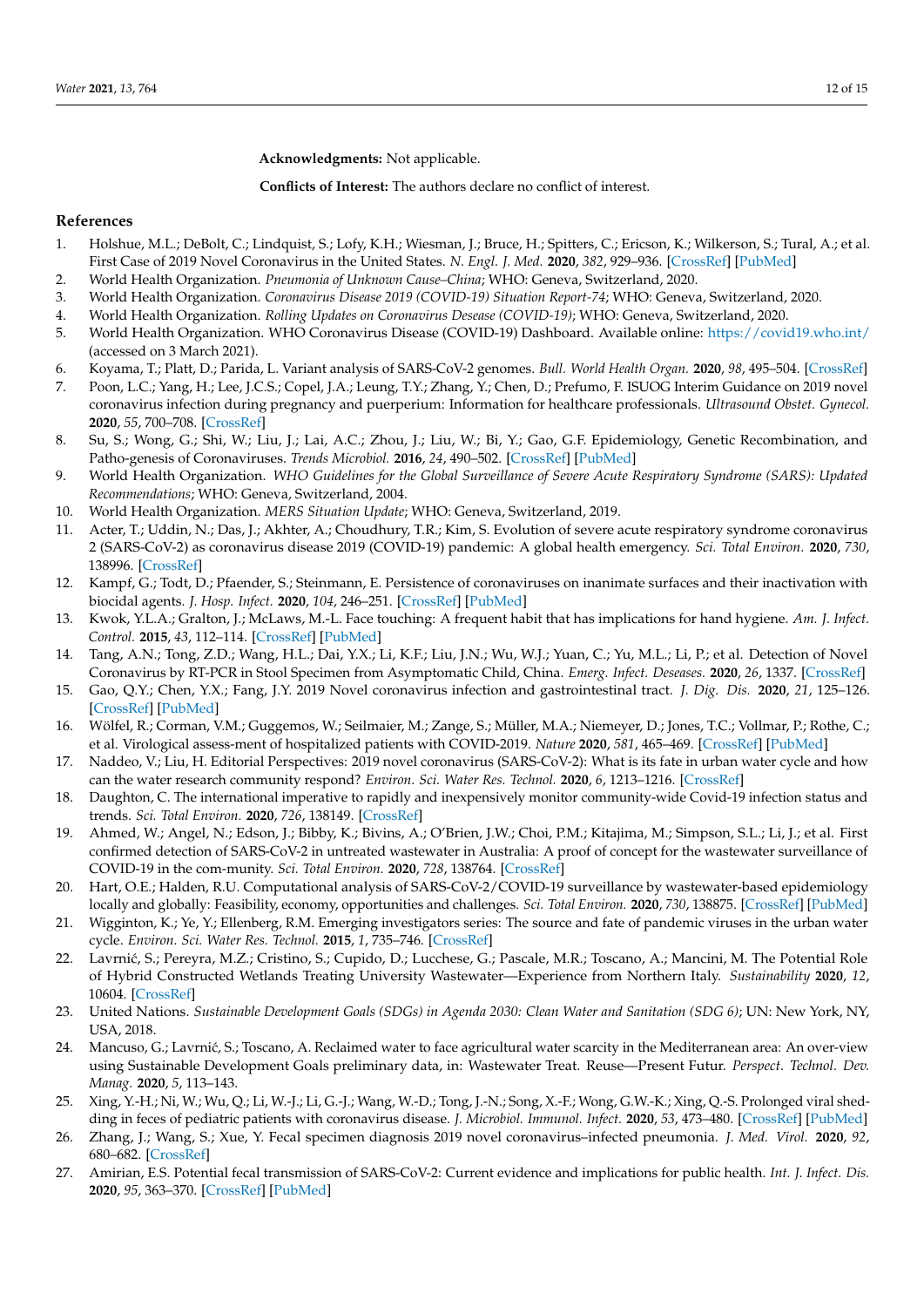- <span id="page-12-0"></span>28. Wu, Y.; Guo, C.; Tang, L.; Hong, Z.; Zhou, J.; Dong, X.; Yin, H.; Xiao, Q.; Tang, Y.; Qu, X.; et al. Prolonged presence of SARS-CoV-2 viral RNA in faecal samples. *Lancet Gastroenterol. Hepatol.* **2020**, *5*, 434–435. [\[CrossRef\]](http://doi.org/10.1016/S2468-1253(20)30083-2)
- <span id="page-12-1"></span>29. Lescure, F.-X.; Bouadma, L.; Nguyen, D.; Parisey, M.; Wicky, P.-H.; Behillil, S.; Gaymard, A.; Bouscambert-Duchamp, M.; Donati, F.; Le Hingrat, Q.; et al. Clinical and virological data of the first cases of COVID-19 in Europe: A case series. *Lancet Infect. Dis.* **2020**, *20*, 697–706. [\[CrossRef\]](http://doi.org/10.1016/S1473-3099(20)30200-0)
- <span id="page-12-2"></span>30. Pan, X.; Chen, D.; Xia, Y.; Wu, X.; Li, T.; Ou, X.; Zhou, L.; Liu, J. Asymptomatic cases in a family cluster with SARS-CoV-2 infec-tion. *Lancet Infect. Dis.* **2020**, *20*, 410–411. [\[CrossRef\]](http://doi.org/10.1016/S1473-3099(20)30114-6)
- <span id="page-12-3"></span>31. Medema, G.; Heijnen, L.; Elsinga, G.; Italiaander, R.; Brouwer, A. Presence of SARS-Coronavirus-2 RNA in Sewage and Correlation with Reported COVID-19 Prevalence in the Early Stage of the Epidemic in the Netherlands. *Environ. Sci. Technol. Lett.* **2020**, *7*, 511–516. [\[CrossRef\]](http://doi.org/10.1021/acs.estlett.0c00357)
- <span id="page-12-4"></span>32. Randazzo, W.; Truchado, P.; Cuevas-Ferrando, E.; Simón, P.; Allende, A.; Sánchez, G. SARS-CoV-2 RNA in wastewater antici-pated COVID-19 occurrence in a low prevalence area. *Water Res.* **2020**, *181*, 1–8. [\[CrossRef\]](http://doi.org/10.1016/j.watres.2020.115942) [\[PubMed\]](http://www.ncbi.nlm.nih.gov/pubmed/32425251)
- <span id="page-12-5"></span>33. Westhaus, S.; Weber, F.A.; Schiwy, S.; Linnemann, V.; Brinkmann, M.; Widera, M.; Greve, C.; Janke, A.; Hollert, H.; Wintgens, T.; et al. Detection of SARS-CoV-2 in raw and treated wastewater in Germany—Suitability for COVID-19 surveillance and potential transmission risks. *Sci. Total Environ.* **2021**, *751*, 141750. [\[CrossRef\]](http://doi.org/10.1016/j.scitotenv.2020.141750) [\[PubMed\]](http://www.ncbi.nlm.nih.gov/pubmed/32861187)
- <span id="page-12-6"></span>34. Sherchan, S.P.; Shahin, S.; Ward, L.M.; Tandukar, S.; Aw, T.G.; Schmitz, B.; Ahmed, W.; Kitajima, M. First detection of SARS-CoV-2 RNA in wastewater in North America: A study in Louisiana, USA. *Sci. Total Environ.* **2020**, *743*, 140621. [\[CrossRef\]](http://doi.org/10.1016/j.scitotenv.2020.140621) [\[PubMed\]](http://www.ncbi.nlm.nih.gov/pubmed/32758821)
- <span id="page-12-7"></span>35. Arora, S.; Nag, A.; Sethi, J.; Rajvanshi, J.; Saxena, S.; Shrivastava, S.K.; Gupta, A.B. Sewage surveillance for the presence of SARS-CoV-2 genome as a useful wastewater based epidemiology (WBE) tracking tool in India. *Water Sci. Technol.* **2020**, *82*, 2823–2836. [\[CrossRef\]](http://doi.org/10.2166/wst.2020.540)
- <span id="page-12-8"></span>36. Haramoto, E.; Malla, B.; Thakali, O.; Kitajima, M. First environmental surveillance for the presence of SARS-CoV-2 RNA in wastewater and river water in Japan. *Sci. Total Environ.* **2020**, *737*, 140405. [\[CrossRef\]](http://doi.org/10.1016/j.scitotenv.2020.140405)
- <span id="page-12-9"></span>37. Michael-Kordatou, I.; Karaolia, P.; Fatta-Kassinos, D. Sewage analysis as a tool for the COVID-19 pandemic response and management: The urgent need for optimised protocols for SARS-CoV-2 detection and quantification. *J. Environ. Chem. Eng.* **2020**, *8*, 104306. [\[CrossRef\]](http://doi.org/10.1016/j.jece.2020.104306) [\[PubMed\]](http://www.ncbi.nlm.nih.gov/pubmed/32834990)
- <span id="page-12-10"></span>38. Hokajärvi, A.M.; Rytkönen, A.; Tiwari, A.; Kauppinen, A.; Oikarinen, S.; Lehto, K.M.; Kankaanpää, A.; Gunnar, T.; Al-Hello, H.; Blomqvist, S.; et al. The detection and stability of the SARS-CoV-2 RNA biomarkers in wastewater influent in Helsinki, Finland. *Sci. Total Env.* **2020**, *770*, 145274.
- <span id="page-12-11"></span>39. Ahmed, W.; Bertsch, P.M.; Bivins, A.; Bibby, K.; Farkas, K.; Gathercole, A.; Haramoto, E.; Gyawali, P.; Korajkic, A.; McMinn, B.R.; et al. Comparison of virus con-centration methods for the RT-qPCR-based recovery of murine hepatitis virus, a surrogate for SARS-CoV-2 from untreated wastewater. *Sci. Total Environ.* **2020**, *739*, 139960. [\[CrossRef\]](http://doi.org/10.1016/j.scitotenv.2020.139960) [\[PubMed\]](http://www.ncbi.nlm.nih.gov/pubmed/32758945)
- <span id="page-12-12"></span>40. Nemudryi, A.; Nemudraia, A.; Wiegand, T.; Surya, K.; Buyukyoruk, M.; Cicha, C. Temporal Detection and Phylogenetic Assessment of SARS-CoV-2 in Municipal Wastewater. *Cell Rep. Med.* **2020**, *1*, 100098. [\[CrossRef\]](http://doi.org/10.1016/j.xcrm.2020.100098) [\[PubMed\]](http://www.ncbi.nlm.nih.gov/pubmed/32904687)
- <span id="page-12-13"></span>41. Corman, V.M.; Landt, O.; Kaiser, M.; Molenkamp, R.; Meijer, A.; Chu, D.K.; Bleicker, T.; Brünink, S.; Schneider, J.; Schmidt, M.L.; et al. Detection of 2019 novel coronavirus (2019-nCoV) by real-time RT-PCR. *Eurosurveillance* **2020**, *25*, 2000045. [\[CrossRef\]](http://doi.org/10.2807/1560-7917.ES.2020.25.3.2000045)
- <span id="page-12-14"></span>42. Gundy, P.M.; Gerba, C.P.; Pepper, I.L. Survival of Coronaviruses in Water and Wastewater. *Food Environ. Virol.* **2009**, *1*, 10–14. [\[CrossRef\]](http://doi.org/10.1007/s12560-008-9001-6)
- <span id="page-12-15"></span>43. La Rosa, G.; Bonadonna, L.; Lucentini, L.; Kenmoe, S.; Suffredini, E. Coronavirus in water environments: Occurrence, persis-tence and concentration methods—A scoping review. *Water Res.* **2020**, *179*, 115899. [\[CrossRef\]](http://doi.org/10.1016/j.watres.2020.115899)
- <span id="page-12-16"></span>44. World Health Organization. *Water, Sanitation, Hygiene, and Waste Management for the COVID-19 Virus*; WHO: Geneva, Switzerland, 2020.
- <span id="page-12-17"></span>45. Rosario, K.; Morrison, C.M.; Mettel, K.A.; Betancourt, W.Q. Novel Circular Rep-Encoding Single-Stranded DNA Viruses De-tected in Treated Wastewater. *Microbiol. Resour. Announc.* **2019**, *8*, 9–10. [\[CrossRef\]](http://doi.org/10.1128/MRA.00318-19)
- <span id="page-12-18"></span>46. Fu, C.Y.; Xie, X.; Huang, J.J.; Zhang, T.; Wu, Q.Y.; Chen, J.N.; Hu, H.Y. Monitoring and evaluation of removal of pathogens at municipal wastewater treatment plants. *Water Sci. Technol.* **2010**, *61*, 1589–1599. [\[CrossRef\]](http://doi.org/10.2166/wst.2010.757)
- <span id="page-12-19"></span>47. Somani, S.B.; Ingole, N.W.; Kulkarni, N.S.; Principal, I.B.S.S.; Ghatkhed, A. Disinfection of water by using sodium chloride (NaCl) and sodium hypchlorite (NaOCl). *J. Eng. Res. Stud.* **2011**, *2*, 40–43.
- <span id="page-12-20"></span>48. Sun, Y.X.; Wu, Q.Y.; Hu, H.Y.; Tian, J. Effects of operating conditions on THMs and HAAs formation during wastewater chlo-rination. *J. Hazard. Mater.* **2009**, *168*, 1290–1295. [\[CrossRef\]](http://doi.org/10.1016/j.jhazmat.2009.03.013)
- <span id="page-12-21"></span>49. Mezzanotte, V.; Antonelli, M.; Citterio, S.; Nurizzo, C. Wastewater disinfection alternatives: Chlorine, ozone, peracetic acid, and UV light. *Water Environ. Res.* **2007**, *79*, 2373–2379. [\[CrossRef\]](http://doi.org/10.2175/106143007X183763) [\[PubMed\]](http://www.ncbi.nlm.nih.gov/pubmed/18044353)
- <span id="page-12-22"></span>50. Tak, S.; Kumar, A. Chlorination disinfection by-products and comparative cost analysis of chlorination and UV disinfection in sewage treatment plants: Indian scenario. *Environ. Sci. Pollut. Res.* **2017**, *24*, 26269–26278. [\[CrossRef\]](http://doi.org/10.1007/s11356-017-0568-z)
- <span id="page-12-23"></span>51. Mancuso, G.; Langone, M.; Andreottola, G. A critical review of the current technologies in wastewater treatment plants by using hydrodynamic cavitation process: Principles and applications. *J. Environ. Health Sci. Eng.* **2020**, *18*, 311–333. [\[CrossRef\]](http://doi.org/10.1007/s40201-020-00444-5)
- <span id="page-12-24"></span>52. Bhatt, A.; Arora, P.; Prajapati, S.K. Occurrence, fates and potential treatment approaches for removal of viruses from wastewater: A review with emphasis on SARS-CoV-2. *J. Environ. Chem. Eng.* **2020**, *8*, 104429. [\[CrossRef\]](http://doi.org/10.1016/j.jece.2020.104429) [\[PubMed\]](http://www.ncbi.nlm.nih.gov/pubmed/32895629)
- <span id="page-12-25"></span>53. Passerat, J.; Ouattara, N.K.; Mouchel, J.-M.; Rocher, V.; Servais, P. Impact of an intense combined sewer overflow event on the microbiological water quality of the Seine River. *Water Res.* **2011**, *45*, 893–903. [\[CrossRef\]](http://doi.org/10.1016/j.watres.2010.09.024)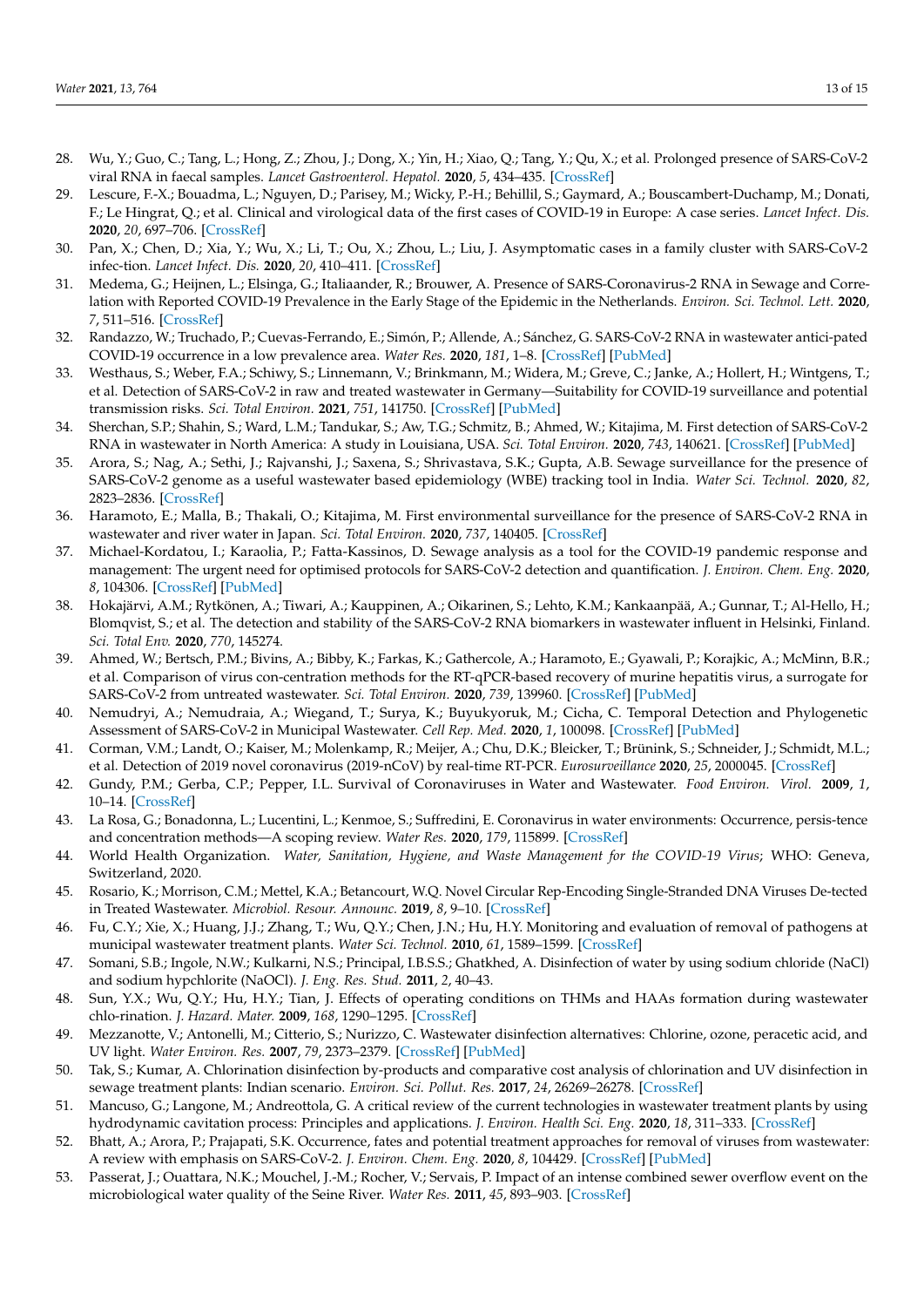- <span id="page-13-0"></span>54. Signor, R.S.; Roser, D.J.; Ashbolt, N.J.; Ball, J.E. Quantifying the impact of runoff events on microbiological contaminant con-centrations entering surface drinking source waters. *J. Water Health* **2005**, *3*, 453–468. [\[CrossRef\]](http://doi.org/10.2166/wh.2005.052)
- <span id="page-13-1"></span>55. Grøndahl-Rosado, R.C.; Tryland, I.; Myrmel, M.; Aanes, K.J.; Robertson, L.J. Detection of Microbial Pathogens and Indicators in Sewage Effluent and River Water during the Temporary Interruption of a Wastewater Treatment Plant. *Water Qual. Expo. Heal.* **2014**, *6*, 155–159. [\[CrossRef\]](http://doi.org/10.1007/s12403-014-0121-y)
- <span id="page-13-2"></span>56. Shutler, J.; Zaraska, K.; Holding, T.M.; Machnik, M.; Uppuluri, K.; Ashton, I.; Migdal, L.; Dahiya, R. Risk of SARS-CoV-2 infection from contaminated water systems. *MedRxiv* **2020**.
- <span id="page-13-3"></span>57. Nan, X.; Lavrnić, S.; Toscano, A. Potential of constructed wetland treatment systems for agricultural wastewater reuse under the EU framework. *J. Environ. Manag.* **2020**, *275*, 111219. [\[CrossRef\]](http://doi.org/10.1016/j.jenvman.2020.111219) [\[PubMed\]](http://www.ncbi.nlm.nih.gov/pubmed/32858266)
- <span id="page-13-4"></span>58. Bibby, K.; Casson, L.W.; Stachler, E.; Haas, C.N. Ebola virus persistence in the environment: State of the knowledge and re-search needs. *Environ. Sci. Technol. Lett.* **2015**, *2*, 2–6. [\[CrossRef\]](http://doi.org/10.1021/ez5003715)
- 59. Petrinca, A.; Donia, D.; Pierangeli, A.; Gabrieli, R.; Degener, A.; Bonanni, E.; Diaco, L.; Cecchini, G.; Anastasi, P.; Divizia, M. Presence and environmental circulation of enteric viruses in three different wastewater treatment plants. *J. Appl. Microbiol.* **2009**, *106*, 1608–1617. [\[CrossRef\]](http://doi.org/10.1111/j.1365-2672.2008.04128.x) [\[PubMed\]](http://www.ncbi.nlm.nih.gov/pubmed/19226391)
- <span id="page-13-5"></span>60. Cook, B.W.M.; Cutts, T.A.; Nikiforuk, A.M.; Poliquin, P.G.; Court, D.A.; Strong, J.E.; Theriault, S.S. Evaluating Environmental Persistence and Disinfection of the Ebola Virus Makona Variant. *Viruses* **2015**, *7*, 1975–1986. [\[CrossRef\]](http://doi.org/10.3390/v7041975) [\[PubMed\]](http://www.ncbi.nlm.nih.gov/pubmed/25875372)
- <span id="page-13-6"></span>61. Siddiqui, R.; Khamis, M.; Ibrahim, T.; Khan, N.A. Irrigation System and COVID-19 Recurrence: A Potential Risk Factor in the Transmission of SARS-CoV-2. *ACS Chem. Neurosci.* **2020**, *11*, 2903–2905. [\[CrossRef\]](http://doi.org/10.1021/acschemneuro.0c00570) [\[PubMed\]](http://www.ncbi.nlm.nih.gov/pubmed/32945160)
- <span id="page-13-7"></span>62. Lahrich, S.; Laghrib, F.; Farahi, A.; Bakasse, M.; Saqrane, S.; El Mhammedi, M. Review on the contamination of wastewater by COVID-19 virus: Impact and treatment. *Sci. Total. Environ.* **2021**, *751*, 142325. [\[CrossRef\]](http://doi.org/10.1016/j.scitotenv.2020.142325)
- <span id="page-13-8"></span>63. Al Huraimel, K.; Alhosani, M.; Kunhabdulla, S.; Stietiya, M.H. SARS-CoV-2 in the environment: Modes of transmission, ear-ly detection and potential role of pollutions. *Sci. Total Environ.* **2020**, *744*, 140946. [\[CrossRef\]](http://doi.org/10.1016/j.scitotenv.2020.140946) [\[PubMed\]](http://www.ncbi.nlm.nih.gov/pubmed/32687997)
- <span id="page-13-9"></span>64. Rimoldi, S.G.; Stefani, F.; Gigantiello, A.; Polesello, S.; Comandatore, F.; Mileto, D.; Maresca, M.; Longobardi, C.; Mancon, A.; Romeri, F.; et al. Presence and infectivity of SARS-CoV-2 virus in wastewaters and rivers. *Sci. Total Environ.* **2020**, *744*, 140911. [\[CrossRef\]](http://doi.org/10.1016/j.scitotenv.2020.140911)
- <span id="page-13-10"></span>65. Lavrni´c, S.; Nan, X.; Blasioli, S.; Braschi, I.; Anconelli, S.; Toscano, A. Performance of a full scale constructed wetland as ecologi-cal practice for agricultural drainage water treatment in Northern Italy. *Ecol. Eng.* **2020**, *154*, 105927. [\[CrossRef\]](http://doi.org/10.1016/j.ecoleng.2020.105927)
- <span id="page-13-11"></span>66. Li, D.; De Keuckelaere, A.; Uyttendaele, M. Fate of Foodborne Viruses in the "Farm to Fork" Chain of Fresh Produce. *Compr. Rev. Food Sci. Food Saf.* **2015**, *14*, 755–770. [\[CrossRef\]](http://doi.org/10.1111/1541-4337.12163) [\[PubMed\]](http://www.ncbi.nlm.nih.gov/pubmed/32313514)
- <span id="page-13-12"></span>67. Conde-Cid, M.; Arias-Estévez, M.; Núñez-Delgado, A. How to study SARS-CoV-2 in soils? *Environ. Res.* **2020**, 110464. [\[CrossRef\]](http://doi.org/10.1016/j.envres.2020.110464) [\[PubMed\]](http://www.ncbi.nlm.nih.gov/pubmed/33188764)
- <span id="page-13-13"></span>68. Badawy, A.S.; Rose, J.B.; Gerba, C.P. Comparative survival of enteric viruses and coliphage on sewage irrigated grass. *J. Environ. Sci. Health Part A Environ. Sci. Eng. Toxicol.* **1990**, *25*, 937–952. [\[CrossRef\]](http://doi.org/10.1080/10934529009375610)
- <span id="page-13-14"></span>69. Tierney, J.T.; Sullivan, R.; Larkin, E.P. Persistence of poliovirus 1 in soil and on vegetables grown in soil previously flooded with inoculated sewage sludge or effluent. *Appl. Environ. Microbiol.* **1977**, *33*, 109–113. [\[CrossRef\]](http://doi.org/10.1128/AEM.33.1.109-113.1977) [\[PubMed\]](http://www.ncbi.nlm.nih.gov/pubmed/189685)
- <span id="page-13-15"></span>70. Croci, L.; Fiore, A.; De Medici, D.; Toti, L. Persistence of Escherichia coli and poliovirus 1 in contaminated vegetables. *Microbiol. Aliment. Nutr.* **1991**, *9*, 257–262.
- <span id="page-13-16"></span>71. Jablasone, J.; Warriner, K.; Griffiths, M. Interactions of Escherichia coli O157:H7, Salmonella typhimurium and Listeria monocytogenes plants cultivated in a gnotobiotic system. *Int. J. Food Microbiol.* **2005**, *99*, 7–18. [\[CrossRef\]](http://doi.org/10.1016/j.ijfoodmicro.2004.06.011) [\[PubMed\]](http://www.ncbi.nlm.nih.gov/pubmed/15718025)
- 72. Bernstein, N.; Sela, S.; Pinto, R.; Ioffe, M. Evidence for Internalization of Escherichia coli into the Aerial Parts of Maize via the Root System. *J. Food Prot.* **2007**, *70*, 471–475. [\[CrossRef\]](http://doi.org/10.4315/0362-028X-70.2.471)
- <span id="page-13-17"></span>73. Hirneisen, K.A.; Sharma, M.; Kniel, K.E. Human Enteric Pathogen Internalization by Root Uptake into Food Crops. *Foodborne Pathog. Dis.* **2012**, *9*, 396–405. [\[CrossRef\]](http://doi.org/10.1089/fpd.2011.1044) [\[PubMed\]](http://www.ncbi.nlm.nih.gov/pubmed/22458717)
- <span id="page-13-18"></span>74. DiCaprio, E.; Culbertson, D.; Li, J. Evidence of the Internalization of Animal Caliciviruses via the Roots of Growing Strawberry Plants and Dissemination to the Fruit. *Appl. Environ. Microbiol.* **2015**, *81*, 2727–2734. [\[CrossRef\]](http://doi.org/10.1128/AEM.03867-14)
- <span id="page-13-19"></span>75. Wei, J.; Jin, Y.; Sims, T.; Kniel, K.E. Internalization of murine norovirus 1 by Lactuca sativa during irrigation. *Appl. Environ. Microbiol.* **2011**, *77*, 2508–2512. [\[CrossRef\]](http://doi.org/10.1128/AEM.02701-10)
- <span id="page-13-20"></span>76. Carducci, A.; Caponi, E.; Ciurli, A.; Verani, M. Possible Internalization of an Enterovirus in Hydroponically Grown Lettuce. *Int. J. Environ. Res. Public Health* **2015**, *12*, 8214–8227. [\[CrossRef\]](http://doi.org/10.3390/ijerph120708214) [\[PubMed\]](http://www.ncbi.nlm.nih.gov/pubmed/26193291)
- <span id="page-13-21"></span>77. DiCaprio, E.; Ma, Y.; Purgianto, A.; Hughes, J.; Li, J. Internalization and dissemination of human norovirus and animal calici-viruses in hydroponically grown romaine lettuce. *Appl. Environ. Microbiol.* **2012**, *78*, 6143–6152. [\[CrossRef\]](http://doi.org/10.1128/AEM.01081-12)
- <span id="page-13-24"></span>78. DiCaprio, E.; Purgianto, A.; Li, J. Effects of abiotic and biotic stresses on the internalization and dissemination of human no-rovirus surrogates in growing romaine lettuce. *Appl. Environ. Microbiol.* **2015**, *81*, 4791–4800. [\[CrossRef\]](http://doi.org/10.1128/AEM.00650-15) [\[PubMed\]](http://www.ncbi.nlm.nih.gov/pubmed/25956773)
- <span id="page-13-22"></span>79. Hirneisen, K.A.; Kniel, K.E. Comparative Uptake of Enteric Viruses into Spinach and Green Onions. *Food Environ. Virol.* **2013**, *5*, 24–34. [\[CrossRef\]](http://doi.org/10.1007/s12560-012-9093-x) [\[PubMed\]](http://www.ncbi.nlm.nih.gov/pubmed/23412715)
- <span id="page-13-23"></span>80. Hirneisen, K.A.; Kniel, K.E. Hydroponic internalization of enteric viruses into green onions and spinach. In Proceedings of the 2010 Annual Meeting, Anaheim, CA, USA, 1–4 August 2010; Volume 5, pp. 24–34.
- <span id="page-13-25"></span>81. Hurst, C.J.; Gerba, C.P.; Cech, I. Effects of environmental variables and soil characteristics on virus survival in soil. *Appl. Environ. Microbiol.* **1980**, *40*, 1067–1079. [\[CrossRef\]](http://doi.org/10.1128/AEM.40.6.1067-1079.1980)